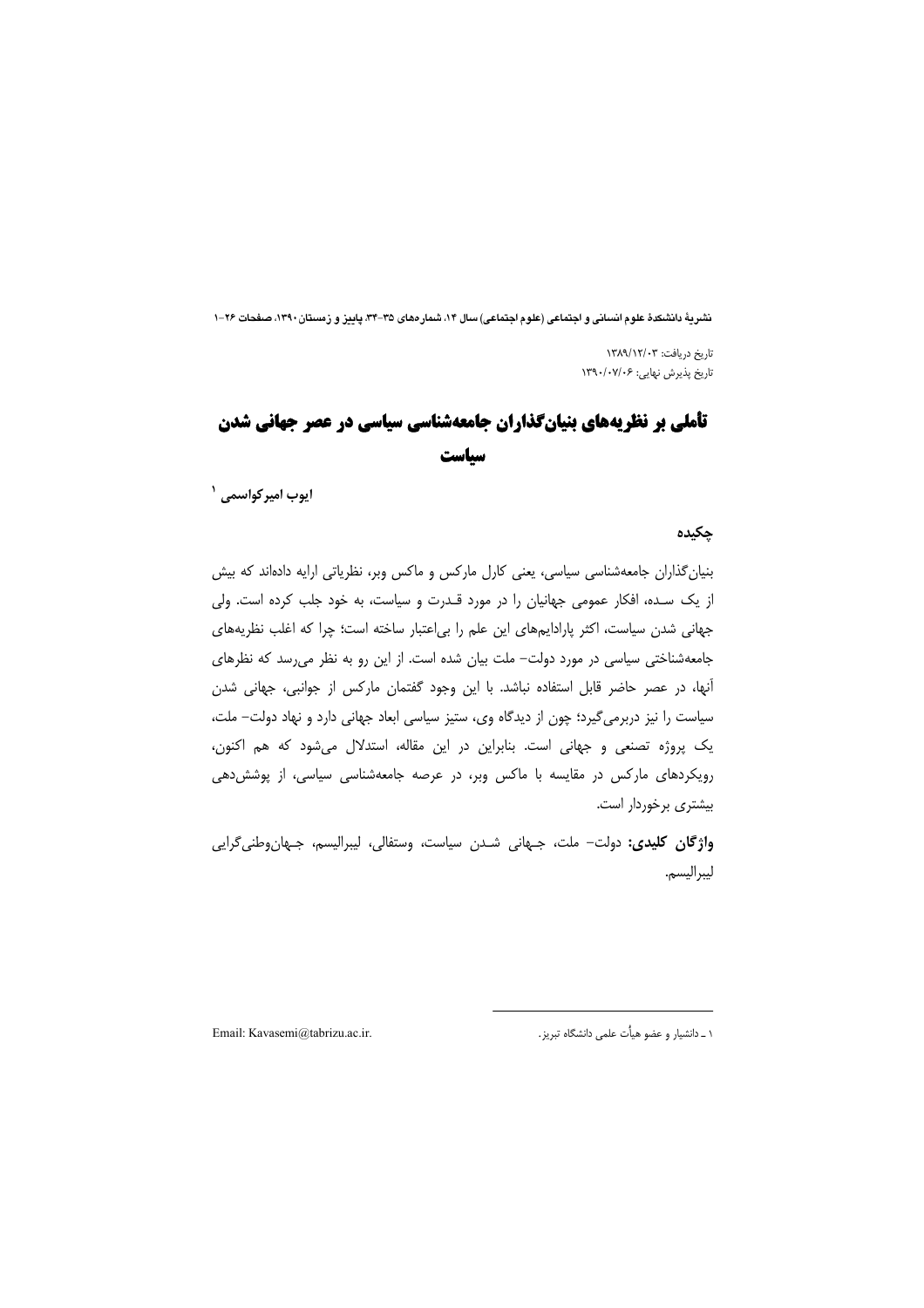| نشریهٔ دانشکدهٔ علوم انسانی و اجتماعی دانشگاه تبریز شمارههای ۳۵-۳۴ |  |  |  |
|--------------------------------------------------------------------|--|--|--|
|--------------------------------------------------------------------|--|--|--|

#### مقدمه

گرچه در حوزه جامعهشناسی سیاسی اندیشمندان مختلفی به نظریهپردازی پرداختهاند، اما شاید هیچ یک از آنها به مثابه کارل مارکس<sup>٬</sup> و ماکس وبر<sup>٬ </sup>حایز اهمیت نباشد: در ضمن آنچه که به شهرت و آوازه متفکران یاد شده می|فزاید و آن دو را در مقابل هم قرار می دهد، بیشتر به موضع گیری آنان، در قبال ساختار اجتماعی دولت برمی گردد. به طوری که رویکرد کارل مارکس جهانیان را با ماهیت طبقاتی دولت آشنا ساخت در مقابل تلاش های ماکس وبر دنیا را متوجه انواع اقتدار و هویت بروکراتیک دولت نمود. بنابراین گمان می رود که مطالعات ژرف و همهجانبه این دو صاحبiظر، موجب شده است که تا به امروز از نفوذ آنها کاسته نشود. با این وصف، بروز پدیده جهانی شدن سیاست<sup>۳</sup>، لزوم بازنگری در عرصههای معرفتی، بویژه در خصوص نظریههای قدرت و سیاست را ناگزیر نموده است. در اصل نظریهپردازی در جامعهشناسی سیاسی، لااقل تا عصر حاضر در خصوص، جامعهای که در يک چارچوب معين و محدود، که به آن اصطلاحاً دولت –ملت <sup>٢</sup> مي گويند، صورت مي گرفت، در حالی که با فراملی شدن سیاست، متغیرهای مختلف فراسوی مرزها، آینده جوامع ملی را رقم خواهند زد. بدین لحاظ نظریههایی که صرفاً جوامع دولت – ملت را پوشش میدهند، با روند فزایندهای قابلیت توجیهپذیری خود را از دست خواهند داد، لذا می توان از این زاویه، رهیافتهای موجود جامعهشناسی سیاسی را بررسی کرد و آن دسته از نظریاتی را که با تحولات اخیر همسویی دارند متمایز ساخت؛ فقط، از آنجایی که تعمق و بازنگری در همه نظریهها، در حد یک مقاله نمی گنجد، بنابراین نگارنده در این نوشته به نگرشهای مارکس و وبر بسنده خواهد کرد.

به هر حال در این مقاله برآنیم که کارایی افکار صاحبنظران مورد مطالعه را در عصر جهانی شدن سیاست، درباره جامعهشناسی سیاسی ارزیابی نماییم. لذا فرضیه خود را بر این اساس بنا می نهیم که در حال حاضر، نگرش مارکس نسبت به وبر از پوشش دهی گستردهای

<sup>1-</sup> Karl Marx

<sup>2-</sup> Max Weber

<sup>3-</sup> Political Globalization

<sup>4-</sup> Nation-State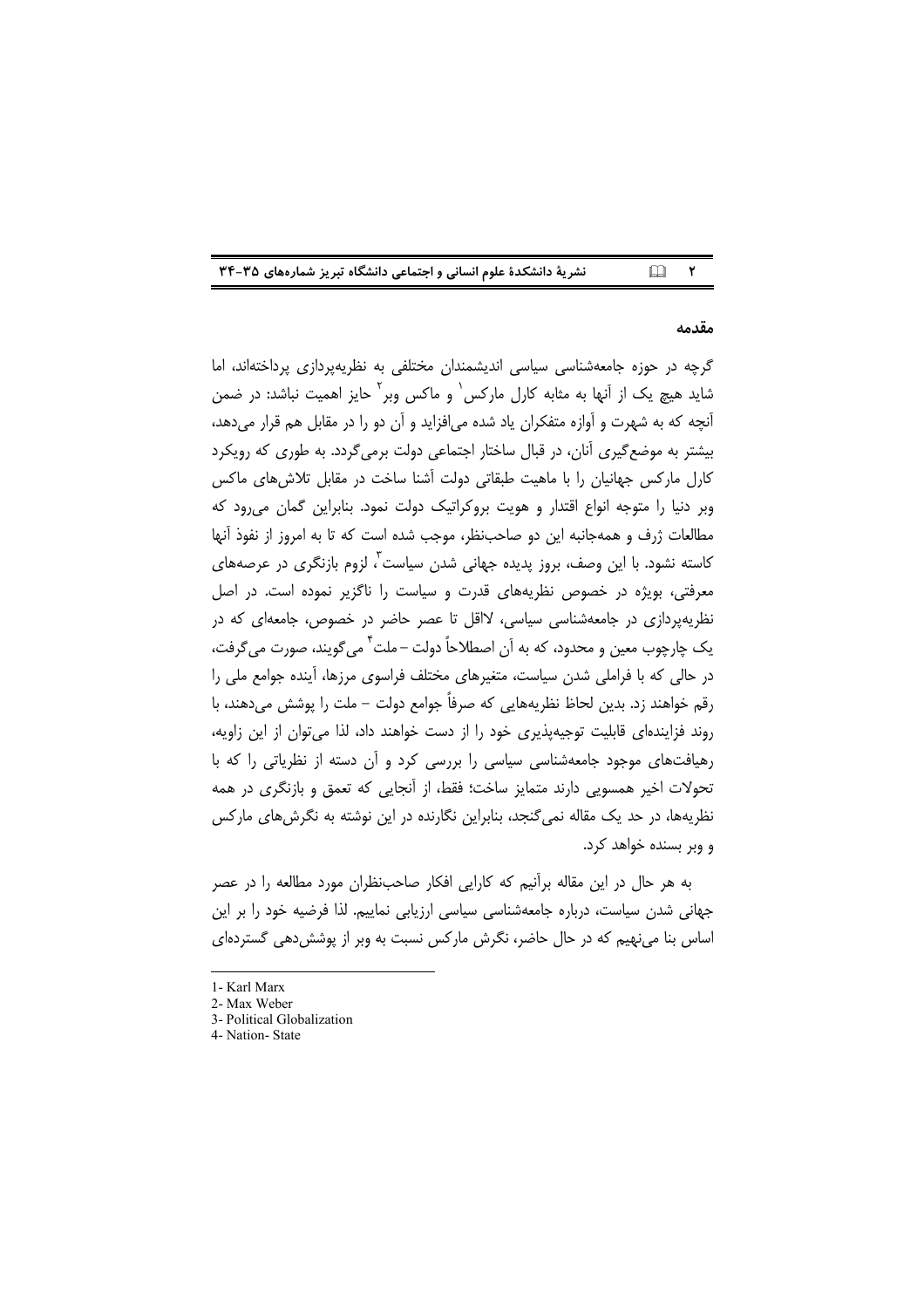| تأملی بر نظریههای بنیان گذاران جامعهشناسی |  |  |
|-------------------------------------------|--|--|

برخوردار است. به همین منظور نخست به اختصار نهاد دولت – ملت و مواضع مارکس و وبر را درباره آن مرور می کنیم؛ سپس با بررسی جهانی شدن سیاست و ارایه یک سری استدلال در راستای توجیه ادعای این نوشته به سخن خود پایان می دهیم.

## درآمدی بر دولت - ملت

از نظر شکلی دولت در بستر تاریخ بگونههای مختلفی نمایان شده است، دادههای تاریخی نشان میدهند که قبل از قرن شانزدهم، واحدهای سیاسی جهان عمدتاً بر اساس دودمانی بود که در آن تعلقات اتباع بر پایه وفاداری به حکمران آن دودمان تعریف و تعیین می شد که با گذشت زمان این نوع دولتها با افول مواجه شدند. امروزه سیستم جهانی واحدهایی را دولت میiامد که در شکل دولت – ملت سازمان یافتهاند (وینسنت، ۱۳۷۱) که از نظر تعریف، به اقتداری گفته می شود که تحت حاکمیت یک ملت واحد اداره شود (وبر، ۱۳۸۰). این بدان معنا است که اشکال دولت تابع زمان – مکان است؛ چون این قبیل دولتها، شکل تاریخی خاصی از دولت است که ابتدا از قرن هفدهم تا نوزدهم در اروپا و ایالات متحده آمریکا به وجود آمد و در قرن بیستم با فرآیند استعمارزدایی، به بقیه جهان انتشار یافت (همان). بنابراین اگر هم اکنون شاهد دولتهای ملی هستیم ِ ممکن است در آینده مدل پسا ملی جایگزین آن گردد. با این همه، در خصوص دولت – ملت، اندیشههای مختلفی از سوی علمای ذیربط مطرح شده است که در این مباحث، صرفاً به دیدگاههای کارل مارکس و ماکس وبر اکتفا خواهیم کرد.

قبل از اینکه از نگرش های صاحبنظران اشاره شده اطلاع پابیم، مرور مختصر، در تاریخ و مبنای شکل گیری دولتهای ملی ضروری است و در ارزیابی تحلیلها، شناخت عوامل عینی– ذهنی سالهای بروز این چنین دولتها، علیالخصوص در تبیین و تفهیم موضوع می تواند نقش موثری داشته باشد، به هر حال از نظر تاریخی اولین دولت مدرن ملی در قرن هفدهم در انگلستان ظهور کرد؛ انقلاب ۱۷۷۶ ایالات متحده آمریکا و ۱۷۸۹ فرانسه رویدادهای مهم در تاریخ رشد ملیگرایی ناهمگن در آمریکا و همگن در فرانسه است (وبر، ۱۳۶۸). شایان یادآوری است که مبانی اینگونه دولتها را بایستی در سال ۱۶۴۸، یعنی در

 $\Box$  $\pmb{\mathsf{r}}$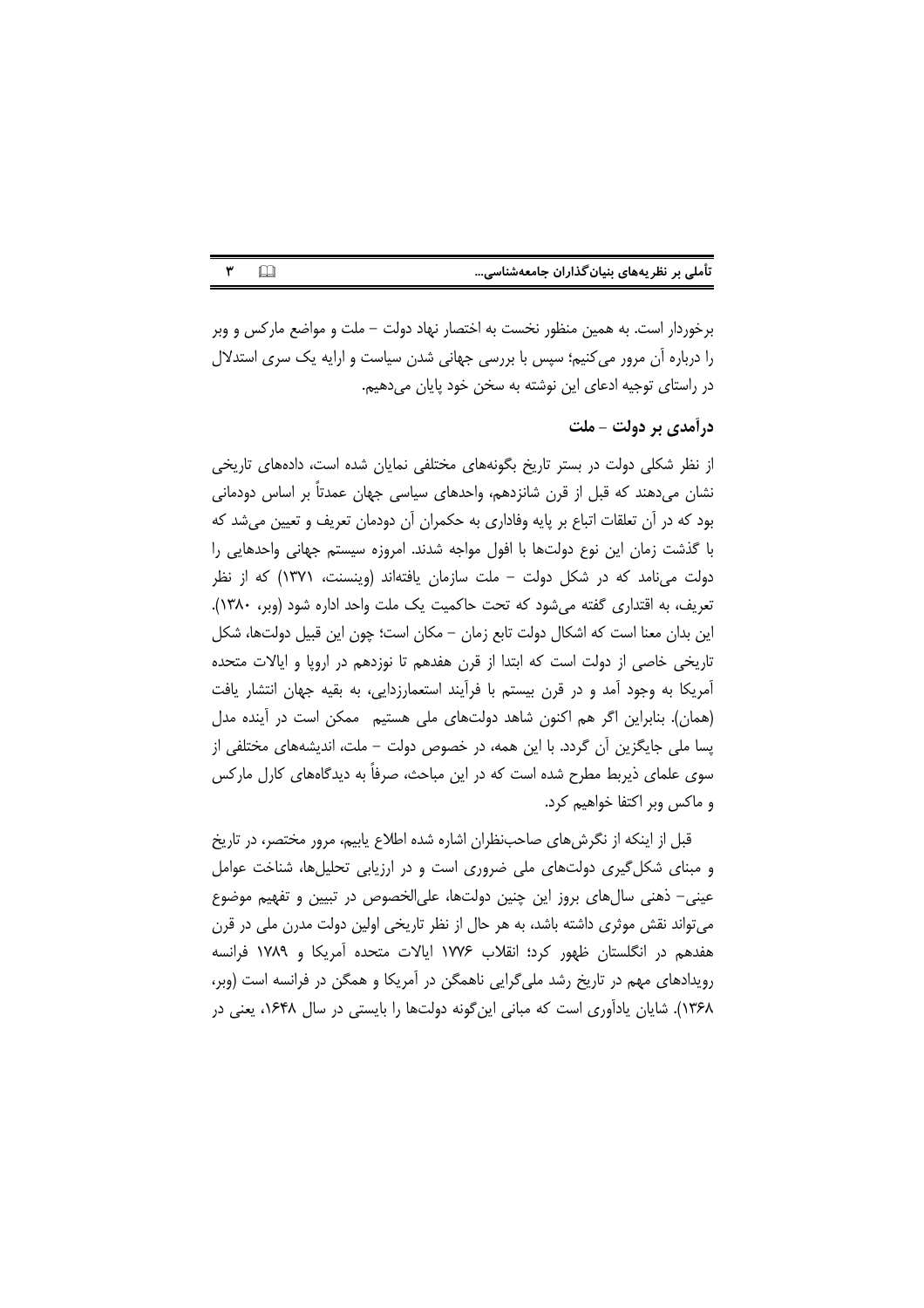| نشریهٔ دانشکدهٔ علوم انسانی و اجتماعی دانشگاه تبریز شمارههای ۳۵-۳۴ |  | $\Box$ $\uparrow$ |
|--------------------------------------------------------------------|--|-------------------|
|--------------------------------------------------------------------|--|-------------------|

محتوای معاهده وستفالی که توانست، جنگهای مذهبی سی ساله اروپا را با یک سند حقوقی پایان دهد، جستجو کرد. چون این سند، دارای آثار و تبعاتی بود که فی نفسه نقش اجتماعی و سیاسی مذهب را در اروپا کاهش داد و در عالم مسیحیت، شکاف عمیقی ایجاد نمود. معاهده وستفالی به دولتهای متعاهد، که خواه کاتولیک، یا پروتستان یا طرفدار مونارشی و یا جمهوریت بودند، حقوق مساوی و به تبع آن، حاکمیت در یک قلمرو معینی را به رسمیت شناخت. از این گذشته، نقش تعیین کننده دولت در اقتصاد، کنترل و جهتدهی به آن، از الزامات معاهده مذکور بود و همین طور، چارچوب روابط بین|لدول که قـبلاً از طرف کلیسا تعریف و تعیین مے شد، با پیدای شدن این مـعاهده، از سوی حقوق بین|لملل مشخص شد. گمان می رود بدین دلیل، هرتز<sup>۲</sup> اذعان می کند که حقوق بین|لملل به شکل روزافزونی داشتن قلمرو ملی را مشروعیت بخشید (Mclean, 1997). برای اینکه، یکی از مهم ترین منابع حقوق بین الملل، معاهده است که سند وستفالی به دلیل مشخص نمودن سرزمینهای معین، به شکل گیری دولتهای ملی، که پایههای اصلی آن سرزمین است، تأثیر فراوان گذاشت. این در حالی است که رویکردهای جامعهشناختی سیاسی از پدیده دولتهای ملی که از سوی مارکس و وبر به عمل آمده است، کاملاً متفاوت است که ابتدا به لحاظ قدمت، جابگاه ماركسيستها را خلاصه مي كنيم.

## مواضع مارکسیسم در خصوص دولت – ملت

مارکس، ملت و پیآمدهای مرتبط با آن را ساخته و پرداخته بورژوازی میداند؛ وی ملیگرایی را که برگرفته از ملت است، عامل تفرقه بین تودههای زحمتکش می،بیند. نامبرده و پیروانش ہر این باورند که پرولتاریا، تحت تأثیر عوامل ذهنی ملی گرایی پکیارچگی جهانی خود را از دست می،دهد؛ به همین دلیل در مقابل ملت و ملت5رایی جبههگیری می،کنند. احتمالاً علل بروز انترناسیونالیسم پرولتاریایی، بدین لحاظ بود که تفرقههای ناسیونالیسم را که باعث عدم وحدت کارگران جهان می شد، منتفی سازد. به طوری که مارکسیستها اذعان می کنند، سرمایه و متولی آن یعنی بورژوازی در سطح جهانی متحد شده است؛ لذا انترناسیونالیسم

<sup>1-</sup> Westphalia

<sup>2-</sup> Hertz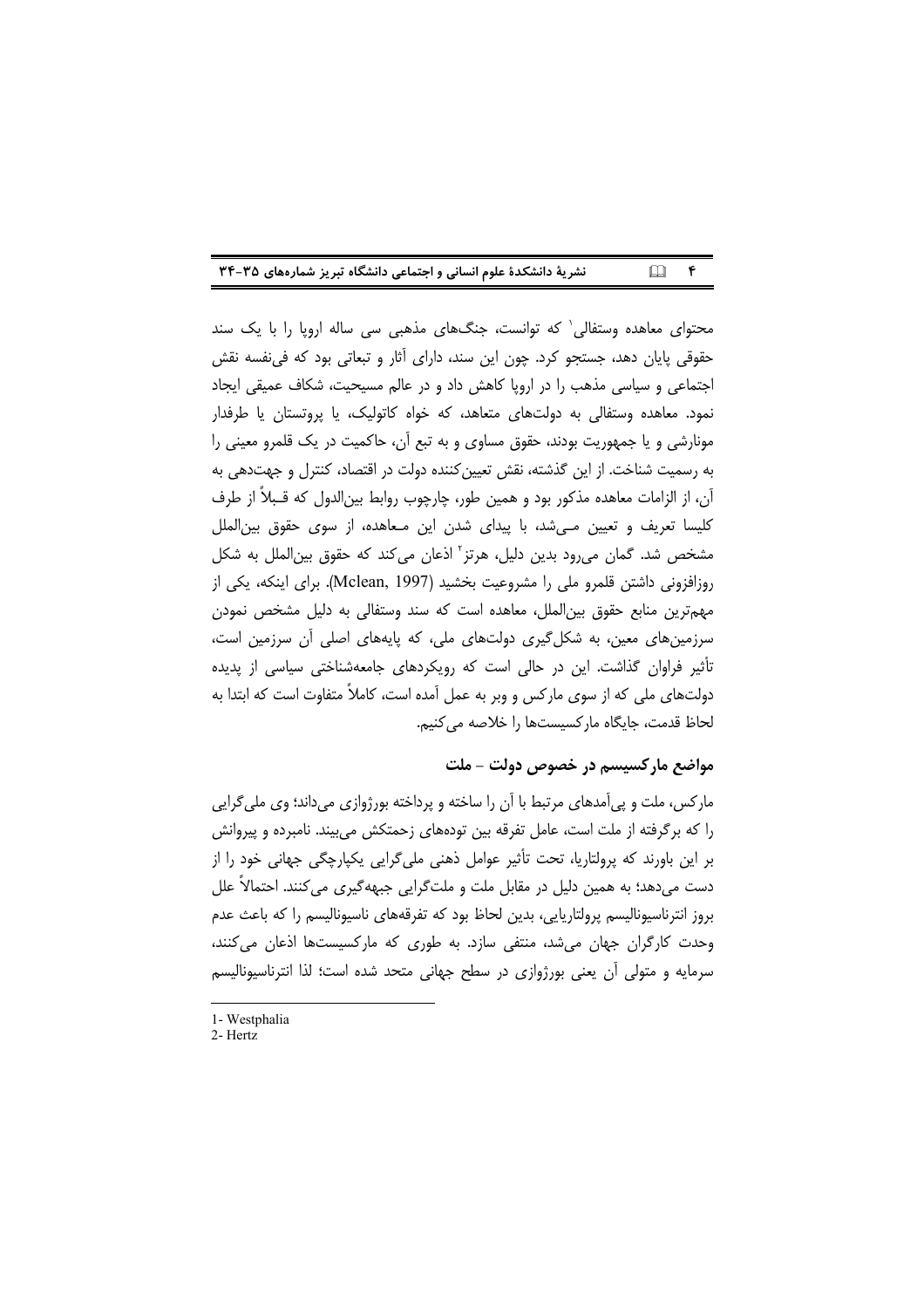| تأملی بر نظریههای بنیان گذاران جامعهشناسی |  |  |  |
|-------------------------------------------|--|--|--|
|                                           |  |  |  |

 $\Box$  $\Delta$ 

پرولتاریایی میتواند، سبب اتحاد کارگران در مقیاس جهانی گردد. با این اوصاف، مارکسیسم در پی معارضه با دولت ملی و ملتگرایی است. کارل مارکس و فردریک انگلس'، در مانیفست حزب کمونیست در سال ۱۸۴۸، ناسیونالیسم را مردود شمردهاند و آن را ابزاری در دست طبقه بورژوا، برای تفرقه انداختن در میان کارگران دو سوی مرزهای ملی دانستهاند (Beliaev, online). اگرچه جوزف استالین<sup>٬</sup> با تعیین سوسیالیسم در یک کشور به عنوان خط مشي شوروي سابق و نيز با توسل به قدرت تاريخي ملي گرايي روس، در جنگ بزرگ با ألمان، این أموزه ایدئولوژیک را دگرگون ساخت و حمایت از جنبشهای ملی را بعد از دهه ينجاه، سياست رسمي اين كشور نمود (Bilton, 1996). فقط ماركسيست هاي ارتدوكس تا به امروز همچنان دولت ملی را مقولهای تاریخی می دانند که هدف آن، خدمت به اهداف کاپیتالیسم است. به گونهای که مشاهده میشود، در ادبیات سیاسی مارکسیسم، سیاست و قدرت، جھانی است. بنابراین نظریههای معاصر جامعهشناسی سیاسی، نظیر زیست سیاسی ؒ میشل فوکو که مدعی است که سیاست همه جوانب زندگی بشر را فرا می گیرد ( .Burbach 2001). ابتدا در مباحث ماركسيسم، تحت عنوان زيربنا و روبنا مطرح شده كه فعاليتهاى آموزشي، بهداشتي، اخلاقي، خانوادگي … و غيره را از اقتصاد و سياست جدا نمي داند.

## مواضع ماکس ویر در خصوص دولت ـ ملت

ماکس وبر نیز در مورد دولتهای ملی نظریاتی دارد که بر خلاف مارکس که در پیدای شدن آن بورژوازی را تعیین کننده می بیند، بیشتر عوامل سازنده ذهنی آن را با اهمیت دیده و تلاش نموده است که متغیرهای عمده شکل دهنده ملت را بررسی نماید ( .Carruthers (2000 W Uzzi). نامبرده استدلال می کند که صرف داشتن وجوه عینی، مشترکات را نباید در تكوين ملتها، جدى گرفت؛ براى اينكه وجود ملتهاى نامتجانس، نقش اين گونه پارامترها را کمرنگ می سازد. قابل ذکر است که وی منکر تأثیر خصوصیات مشابه در ایجاد

<sup>1-</sup> Friedrich Engels

<sup>2-</sup> Joseph Stalin

<sup>3-</sup> Bio-Politics

<sup>4-</sup> Michel Foucault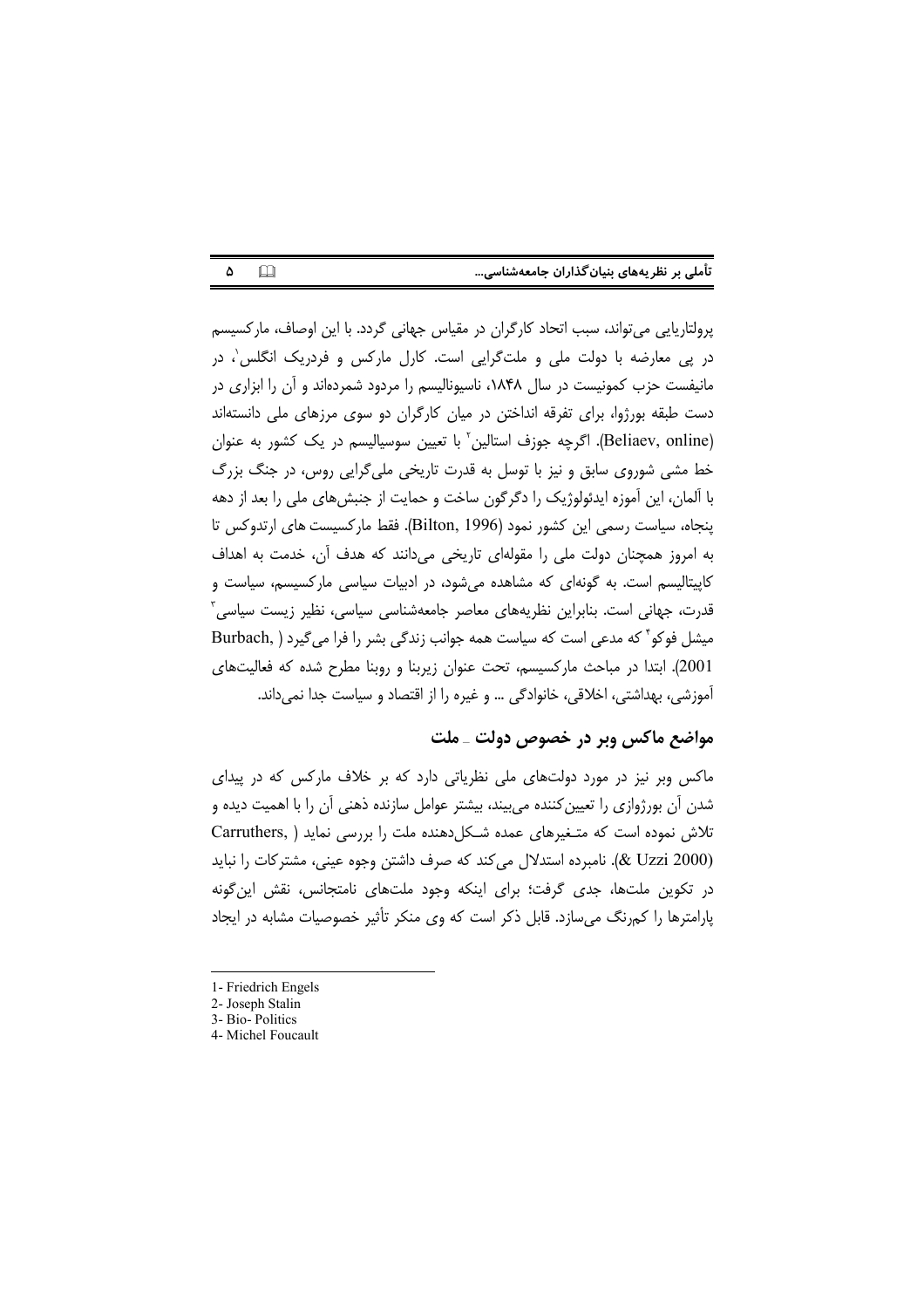|  | نشریهٔ دانشکدهٔ علوم انسانی و اجتماعی دانشگاه تبریز شمارههای ۳۵-۳۴ |  | $\Box$ $\sim$ |  |
|--|--------------------------------------------------------------------|--|---------------|--|
|--|--------------------------------------------------------------------|--|---------------|--|

ملت نیست، با این تفاوت که او در شکل گیری ملتها، بیشتر داشتن احساس برابری گروهی را مبنا میداند؛ چون از نظر وبر، ملت به گروهی گفته میشود که از احساسات مشترک برخوردار باشند (Conner, 1984). لیکن از اینکه ادراک می تواند از عوامل متفاوتی مایه بگیرد، ان وقت در پیدای شدن ملتها عوامل حسی مختلفی میتواند نقش داشته باشد، که وبر از بین آنها، خاطرات، اسطورهها و قهرمانیها را عناصر مهم قلمداد می کند (پیشین). شایان توجه است که دراین خصوص مکاتب مختلفی نظریــهپردازی نمودهانـد. ولی از انجایی که در این نوشته صرفاً نـگرش وبر مطمح نظر است، از اینرو به نظریات دیگران اشاره نخواهد شد.

با این حال تأمل در اندیشههای مارکس و وبر، این سوال را در اذهان تداعی می کند که چه عوامل تاریخی سبب شد که ملت و ایدئولوژی آن یعنی ملی گرایی ظهور یابد؟ پاسخ به این سوال در مباحث کارل مارکس روشن است؛ وی بر این باور پا فشاری می کند که تجلی عینی بورژوازی همان ملت و ملتگرایی است. اگر چنانکه عوامل جنگهای سی ساله و به تبع أن معاهده وستفالي را ماحصل طبقه جديد بدانيم، أن وقت مي¤وان به نگرش كارل مارکس، که مدعی است ناسیونالیسم از شگردهای بورژوازی است، صحه گذاشت. افزون بر این، در مباحث ماکس وبر در خصوص حوادث تاریخی پیدا شدن ملت، چندان صراحتی وجود ندارد. او معتقد است سرمایهداری با پروتستانیسم، یعنی طرف پیروز، در معاهده وستفالي رابطه تنگاتنگي دارد (Kate, 1999).

در سطور بالا نظریات دو متفکر علوم اجتماعی در خصوص شناخت پدیده دولت \_ ملت، که نزدیک به سه سده سازماندهی سیاسی دولتهای ملی را شکل میدهد، خلاصه شد. یکی از اصول بنیادی این نوع دولتها حاکمیت ملی است که گویا در عصر جهانی شدن سیاست، این سیطره با چالش هایی مواجه شده است که کم و کیف آن را، با بررسی جهانی شدن سياست مطالعه خواهيم كرد.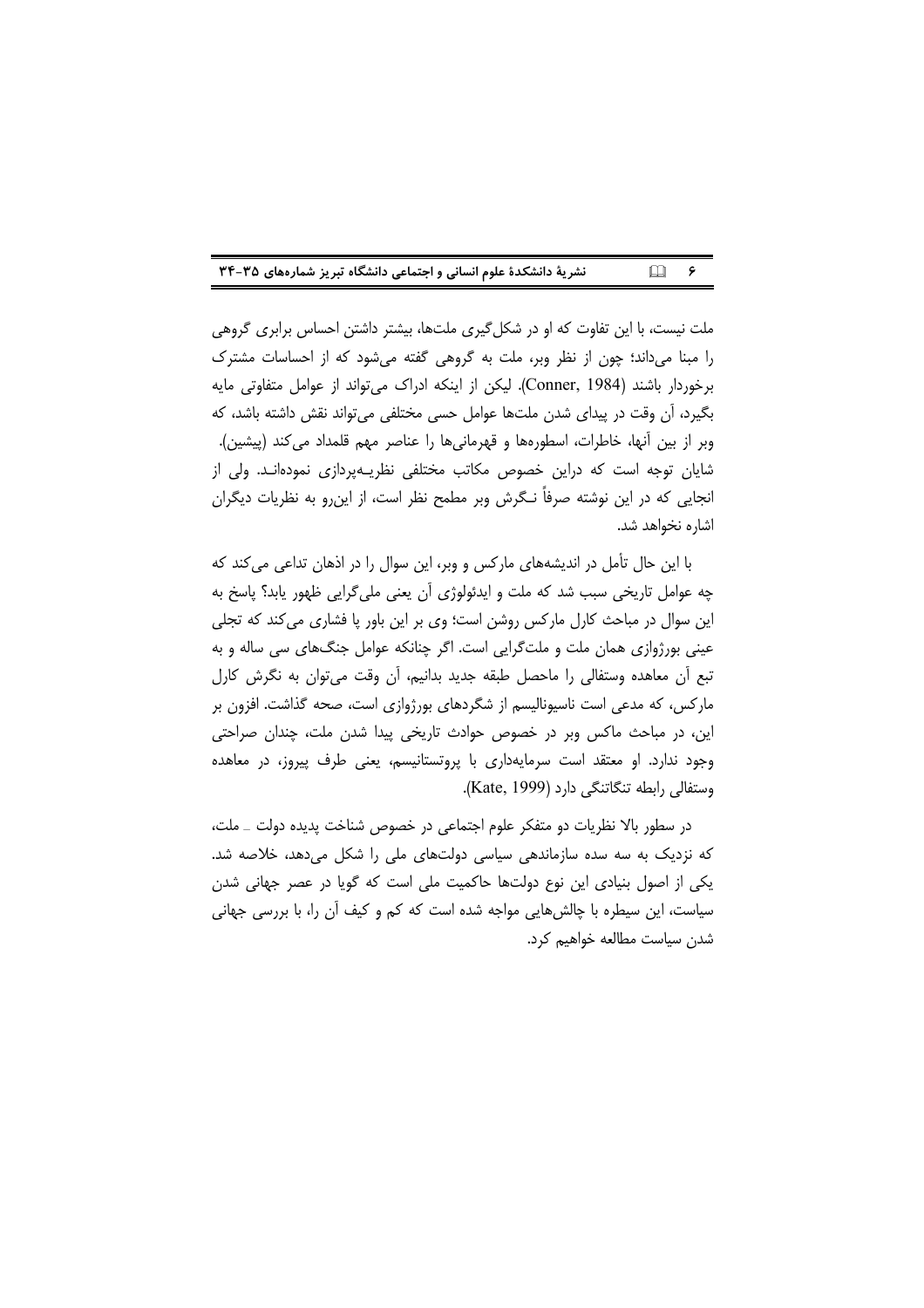| تأملی بر نظریههای بنیان گذاران جامعهشناسی |  |  |
|-------------------------------------------|--|--|
|                                           |  |  |

## جهان*ی* شدن سیاست<sup>۱</sup>

تردیدی نیست که جهانی شدن علاوه بر اینکه عرصههای مختلف اجتماعی، اقتصادی، فرهنگی و غیره را دگرگون نموده، در عین حال ساختار سیاسی و قدرت را نیز در جوامع ملی تحتالشعاع قرار داده است. به گونهای که از هماکنون نهادها و سازمانهای فرا ملی، نحوه خطمشی سازی و تصمیم گیری در دولت- ملتها را جهت می دهند. لذا امروزه نمی توانیم نقش قدرتهایی را که از بیرون، در شکل گیری سیاست و قدرت کشورها مؤثر هستند، انکار کنیم، مثل کاپیتالیسم بین|لمللی'، فرهنگ تجاری جهانی'، زیستمحیط5گرایان'، جنبشهای معترض به رژیمهای نژادگرایی ؓ، فمینیسم ؓ … بلوکهای نظامی ؓ و گروههای بی شماری که هم|کنون در سطح جهانی فعالیت می کنند و به طور مستقیم و غیرمستقیم، ساختار قدرت و سیاست، در واحدهای تشکیلدهنده نظام جهانی را که به دولت – ملت معروف است، رقم میزنند. بنابراین جامعهشناسی سیاسی درعصر حاضر قابل بخشش نخواهد بود که نقش تحولات ذکر شده را نادیده بگیرد و بویژه روابط قدرت بین|لمللی و جنگها را در مباحث خود لحاظ نكند (Weber, 1942). در واقع اين شاخص ها حاكي از فرا سرزميني شدن قدرت و سیاست است؛ بدین مناسبت، دیوید هاروی^ در تعریف کلی جهانی شدن، جنبه سیاسی آن را برجسته و اذعان می کند که جهانی شدن فرآیندی است که در اوضاع سیاسی و اقتصادی جهان، در این اواخر بروز کرد و استدلال می کند که معنی سیاسی آن، نوعی اعتراف بر عدم توانایی مدل ملی و منطقهای است و مفهوم اقتصادی آن، وحدت کاپیتالیسم در سطح جهانی است (Bilton, 1996). رابینسون` نیز، در یک تعریف کلی، جهانی شدن را

- 1- Political Globalization
- 2- International Capitalism
- 3- Global Commercial Culture
- 4- Environmentalism
- 5- Opposition to Racist Regimes
- 6- Feminism
- 7- Military Blocs
- 8- Harvey
- 9- Robinson

 $\Box$  $\mathsf{Y}$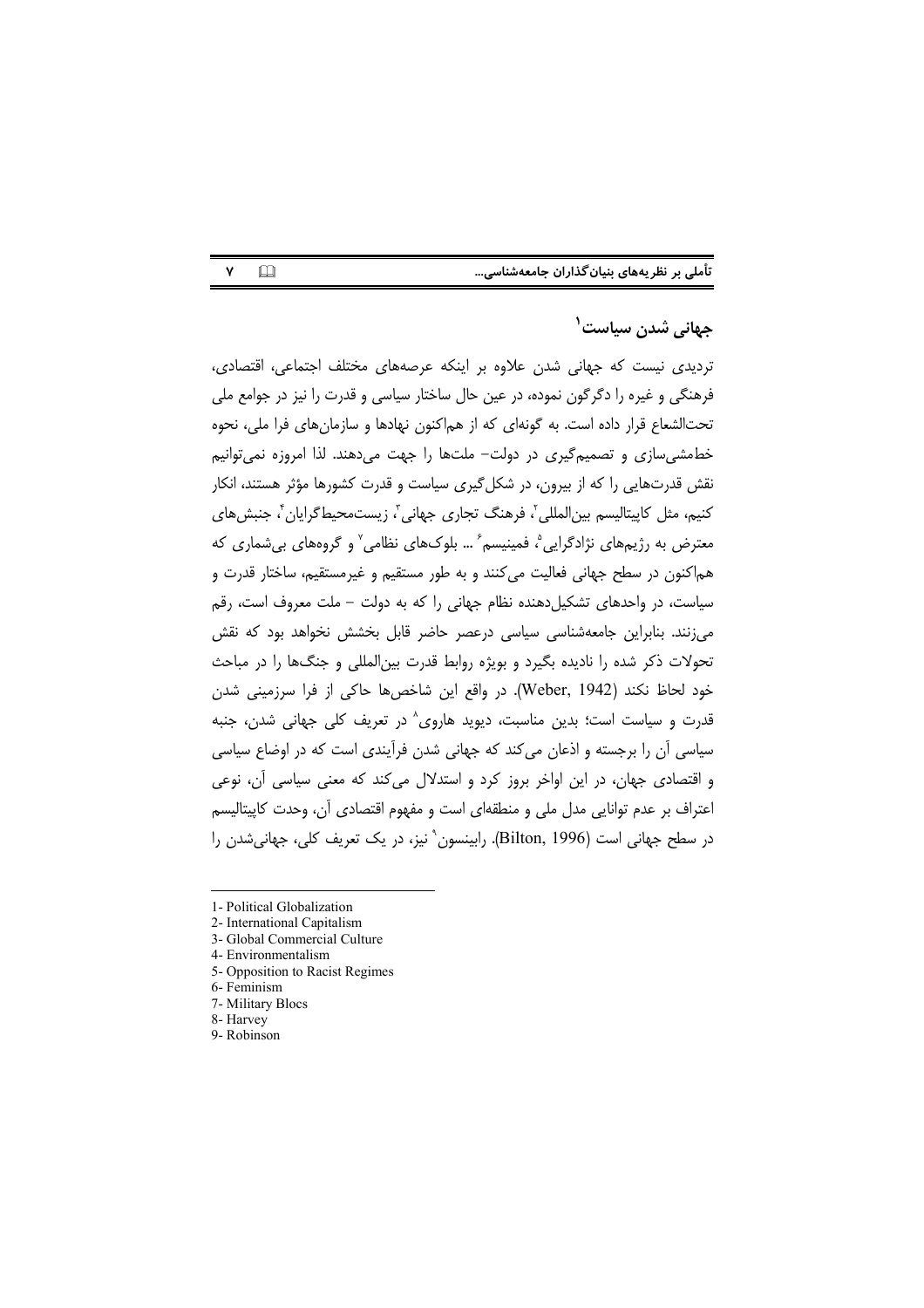| نشریهٔ دانشکدهٔ علوم انسانی و اجتماعی دانشگاه تبریز شمارههای ۳۵-۳۴ |  | $\Box$ $\land$ |
|--------------------------------------------------------------------|--|----------------|
|--------------------------------------------------------------------|--|----------------|

یک جریان کیفی اطلاق میکند که در آن کاپیتالیسم از فاز دولت–ملت به فاز جدید فراسوی ملی` گذار میکند (Harvey, 2000). لذا تأکید هاروی بر ناتوانی مدل ملی و منطقهای، نگرش رابینسون در خصوص گذار به فراسوی ملی تداعی کننده ناکار آمدی دولت ملت در عصر جهانی شدن سیاست است که خود بیانگر گذار به همگنی سیاسی بر مبنای جوامع بشری در سطح فرا سرزمینی است؛ این روند، از سوی مادلسکی ٔ به عنوان یک فرآیند تکاملی نامیده میشود که سرانجام با شکل گیری حکومت جهانی پایان خواهد یافت. نامبرده مدعی است که از دیرباز برخی تلاش کردهاند که به این گیتی سیطره داشته باشند که در کل با شکست مواجه شدند؛ ولی به نظر می رسد که این خواست، با تکوین همگرایی عملی خواهد شد که سر آغاز آن را بایستی در سال های ۱۹۷۵ یعنی در گسترش دموکراسی به گوشه و كنار جهان رديابي كرد (Robbinson, 2001). احتمالاً، بدين لحاظ بليو" بر رابطه تـنگاتنگ دموکراسی و جهانی شـدن تأکید میeرزد (Modelski, online). به هر حال مادلسکی از بررسی خود چنین نتیجه می گیرد که در سال ۲۰۸۰، کره خاکی شاهد یک حکومت جهانی خواهد شد. وی استدلال میکند که اساسیترین مشخصه جهانی شدن سیاست پیدا شدن همگرایی در بین آحاد بشری و گروههای مختلف سراسر جهان است. با ابداع این چنین همآوایی همگی آنان ترجیح میدهند که در زیر یک سقف سیاسی جهانی جمع گردند که یکی از پیامدهای آن پایان کنش های تخاصمی بین دولتهای ملی است. بدین ترتیب احزاب می توانند در سطح کره خاکی سازمان دهی شوند و با تعامل دمکراتیک در راستای دست یابی بر اریکه قدرت جهانی با هم رقابت نمایند؛ و در نتیجه حاکمیت حزب اکثریت، صلح جهانی نیز تضمین میشود. مادلسکی اهرمهایی را که میتوانند در راستای تحقق این پروژه تعیین کننده باشند، نام می برد که در راس آنها، سازمان های دولتی و غیردولتی قرار دارند؛ او معتقد است که پایداری جهانی شدن سیاست منوط به موجودیت این

<sup>1-</sup> Transnational

<sup>2-</sup> Modelski

<sup>3-</sup> Beliaev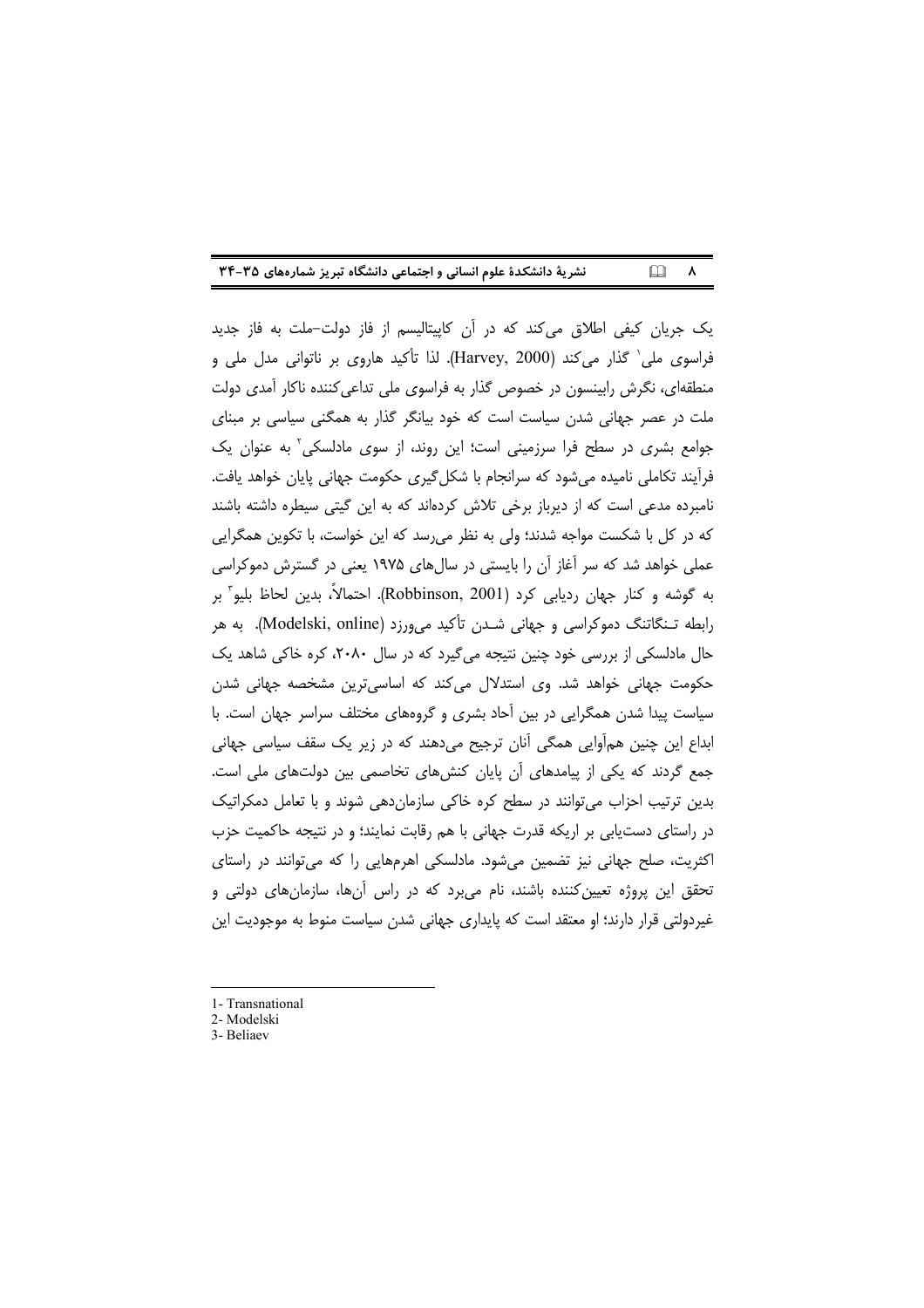| تأملی بر نظریههای بنیان گذاران جامعهشناسی |  |  |  |
|-------------------------------------------|--|--|--|
|-------------------------------------------|--|--|--|

قبیل نهادهاست (Beliave, online). چنانکه فرد' نیز موتور محرکه جهانی شدن را در نهادهایی چون، اتحادیههای فراملی'، سازمانهای فراملی رسانهها٬ سازمانهای بین الدول ْ، سازمانهای غیردولتی<sup>۵</sup> و سازمانهای جایگزین حکومتی ً، خلاصه می کند (پیشین).

شایان ذکر است که هم اکنون، کره خاکی در ابتدای جهانی شدن سیاست است که اکثر چالش هاي موجود بين|لمللي، عمدتاً برانگيخته از آن هستند. لذا تعريفي كه هم|كنون مي توان از جهانی شدن سیاست داد، بایستی خصوصیات گذار را یوشش دهد. بنابراین جهانی شدن سیاست، حاکی از روندی است که در آن سازمانهای غیردولتی ملی و بینالمللی فعالیتهای حکومتها را تحت نفوذ خود قرار می دهند که در تأثیرگذاری آنها، سازمان ملل متحد نقش کليدي ايفا مي نمايد (Riggs, online). با توجه به اين تعاريف و روند مذكور مي توان تحلیل های جامعه شناختی سیاسی کارل مارکس و ماکس وبر را، در راستای فرضیه این مقاله، مبنی بر اینکه عصر جهانی شدن سیاست، با نگرش مارکس بیشتر همسویی دارد، ارزیابی کرد.

## نظریات جامعه شناسی، کارل مارکس و ماکس وبر

پرداختن بر نظریههای جامعهشناختی مارکس و وبر، از حوصله این مقاله خارج است؛ ولی از آنـجایی که، تفکرات جامعهشناسی سیاسـی متفکران مورد مـطالعه، از دیـدگاه کلان جامعهشناختی آنها مایه می گیرند، لذا اشاره مختصر بر منشاً آن می تواند تفاوتهای بنیادی اندیشمندان مذکور را مشخص نماید. اما بـه لحاظ جلوگیری از اطاله کلام به جای تشریح، صرفاً به دادههای جدول ذیل بسنده خواهیم کرد که در مورد ابعاد مهم ساختار جامعه، است.

 $\mathbf{q}$ 

 $\Box$ 

<sup>1-</sup>Fred

<sup>2-</sup> Transnational Corporations

<sup>3-</sup> Transnational Media Organization

<sup>4-</sup> Intergovernmental Organization

<sup>5-</sup> Nongovernmental Organization

<sup>6-</sup> Alternative Government Organizations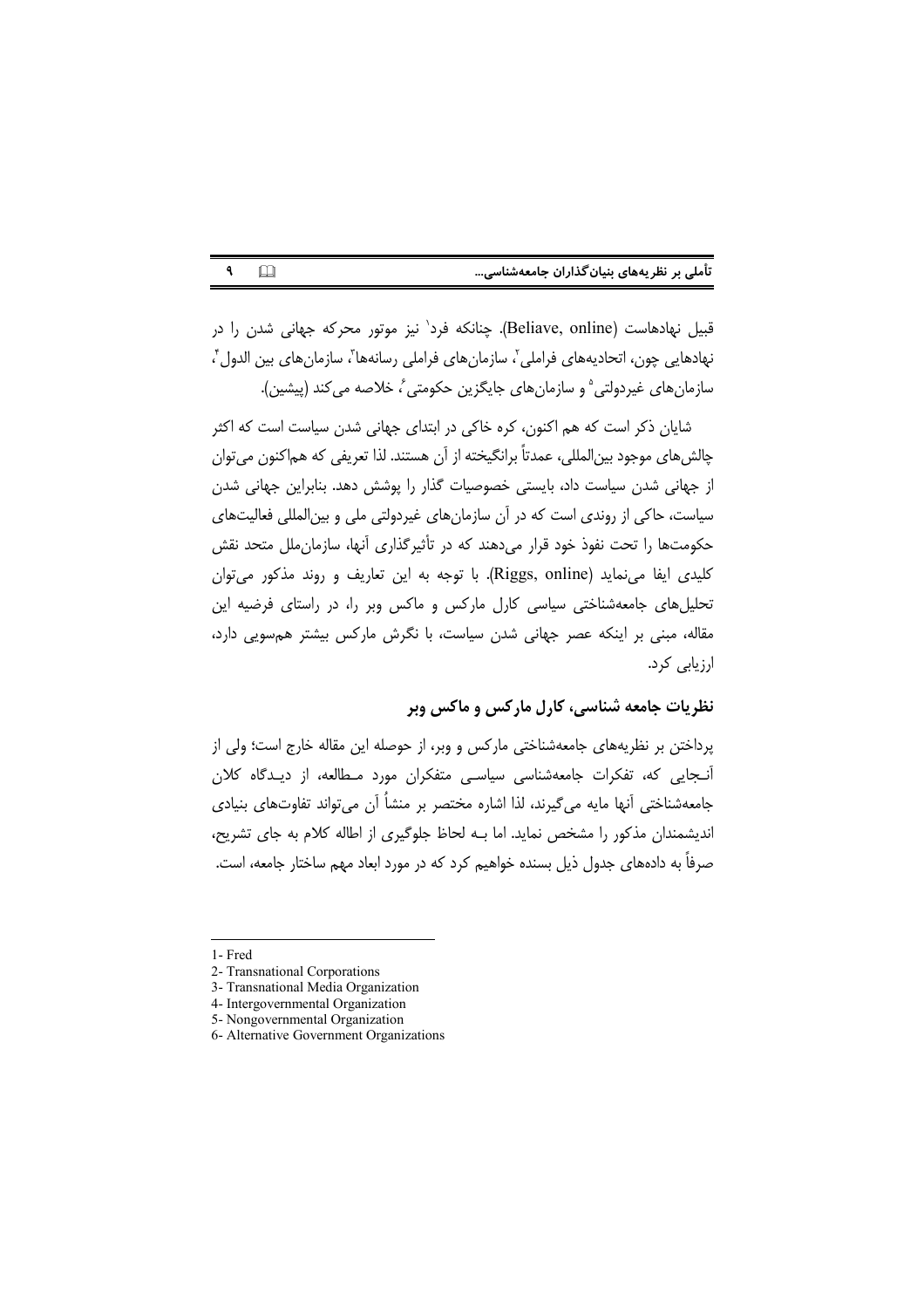نشریهٔ دانشکدهٔ علوم انسانی و اجتماعی دانشگاه تبریز شمارههای ۳۵-۳۴  $\Box$   $\Box$ 

| از نظر ماکس وبر                                                                                | از نظر کارل مارکس                                                       | ابعاد                 |
|------------------------------------------------------------------------------------------------|-------------------------------------------------------------------------|-----------------------|
| منزلت اجتماعی که مبادی آن سطوح تغییرپذیر شأن                                                   | قشربندی های اجتماعی، طبقه که مبادی                                      | ١- اصول بنيادي        |
| اجتماعی و پاداشهای مادی است                                                                    | آن مالکیت بر ابزار تولید است                                            | جامعه                 |
| بروكراسى                                                                                       | طبقات اجتماعي                                                           | ٢- اصول بنيادي        |
|                                                                                                |                                                                         | سازمان اجتماعي        |
| گروههای منزلتی و بروکراتها در جهت دستیابی به                                                   | طبقات اجتماعی، جهت کنترل ابزارهای                                       | ٣– مفهوم سيستم        |
| منافع مادی و نمادی با هم در رقابت هستند                                                        | تولید و پاداشهای مادی با هم در رقابت                                    | اجتماعى               |
|                                                                                                |                                                                         |                       |
| دولت و کارگزاران امور در تلاش هستند $\qquad \qquad -$ گروههای منزلتی در جهت کنترل دولت در یک   |                                                                         | ۴– اصول اساسی         |
| که منافع بخش حاکم بورژوازی را افزایش <mark>ا</mark> وضع رقابتی هستند؛ فقط هیچ گروهی به آن تسلط |                                                                         | سیستم سیاسی           |
| ندار د.                                                                                        | دهند                                                                    |                       |
| – بروکراسی دولت به گونه غیرمنتظره، نابرابریهای                                                 |                                                                         |                       |
| اجتماعی و منزلتی را رواج میدهد و نفوذ خود را در                                                |                                                                         |                       |
| جهت توسعه ملي اعمال مي كند.                                                                    |                                                                         |                       |
| – حکام مسلط شهری با توسل به کنترل ابزارهای                                                     | سلطه بورژوازی بر پرولتاریا با توسل به                                   | ۵– مفهوم اطاعت        |
| اداری و خشونت                                                                                  | ابزارهای تولید و ارتباطات                                               |                       |
| – تسلط ستادی حکام، از طریق کنترل پاداشهای                                                      |                                                                         |                       |
| مادي و نمادي                                                                                   |                                                                         |                       |
|                                                                                                | ناگهانی، کیفی و بروز تظاهرات سیاسی و  أهسته، کیفی و تضعیف در شکل اقتدار | ۶– مفهوم تغيير        |
|                                                                                                | سر انجام انقلاب                                                         |                       |
| تغيير دورانى                                                                                   | تغيير ديالكتيكي                                                         | ۷- اصول منطق <i>ی</i> |
|                                                                                                | - اقتصادي؛ تمركز سرمايه-                                                | ۸– اولویتها           |
| عدم وجود صورت خاص                                                                              | إپرولتارياسازي و فقير شدن                                               |                       |
|                                                                                                | – اجتماعی؛ تمرکز شهری– ارتباطات–                                        |                       |
|                                                                                                | سیاسیسازی- شعور طبقاتی                                                  |                       |

#### جدول (۱) اختلاف نظر مارکس و وبر در خصوص ابعاد حایز اهمیت جامعه

Source: Anthony M. Orum: Op. Cit, P. 73

با توجه به یافتههای جدول بالا میتوان با تمایزات کلی جامعهشناسی مارکس و وبر آشنا شد؛ با این یادآوری که در این نوشته رویکردهای جامعهشناسی سیاسی آن دو بیشتر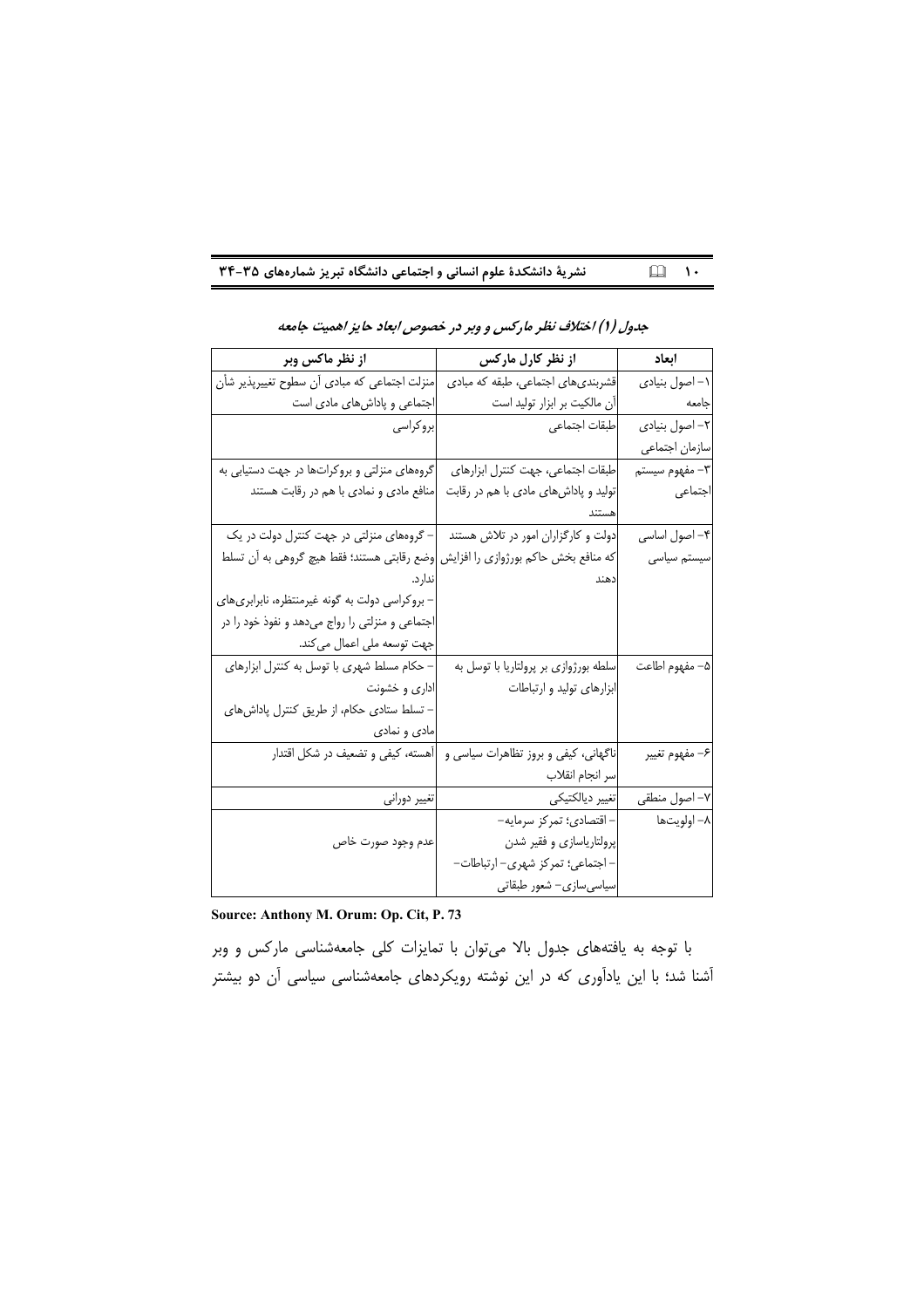تأملی بر نظریههای بنیان گذاران جامعهشناسی...

 $\Box$  $\mathbf{M}$ 

مورد نظر است؛ لذا در ذیل، بحث را با بررسی دیدگاه آنها، در حول و حوش موضوع دنبال مى كنيم.

### کارل مارکس: ۱۸۸۳-۱۸۱۸

در تاریـخ شناخت قوانین حاکم بر زندگی سیاسی، آنچه که اولین بار بـه عنوان حوزه مستقل علمی درباره رابطه دولت با جامعه مطرح شده، بیشتر برگرفته از افکار کارل مارکس در قرن نوزدهم است؛ در اصل، اگر جامعهشناسی سیاسی به علمی گفته شود که به بررسی نقش نیروهای اجتماعی در تکوین دولت و سیاستگذاریهای آن بیردازد، آن وقت می توان به صراحت ادعا نمود که بنیان گذار آن، کارل مارکس است. بدین مناسبت آنتونی اروم` او را پدر علم جامعهشناسی سیاسی میiامد (Moghadam, 2005). چون یکی از مباحث عمده مارکس درباره ماهیت طبقاتی دولت تمرکز یافته است. بدین شرح که سازمانی به نام دولت تحت سیطره طبقه مسلط بر جامعه است و در راستای منافع آن عمل می کند. هال دارپر ۲ در تعریف مارکسیستی دولت، نکته نظر مطرح شده را چنین بیان میکند: «... دولت یک نهاد و یا ترکیبی از نهادهاست که از زور و توانایی لازم در جهت بقای طبقه مسلط برخوردار است و با توسل به یک سری کارگزاران اجتماعی، از تغییر بنیادی روابط مالکیت و اذهان طبقات ديگر نسبت به وضع موجود مقابله مي كند ...» (Orum, 1989). ماركس در توجيه ماهيت طبقاتی دولت، بیشتر به این گفتمان بسنده می کند که خلاّق همه مصنوعات، نهادها و از جمله دولت، انسان است؛ از نظر وی در هر دوره تاریخی، صرفاً بخشی از انسانها میتوانند خلاق باشند؛ چنانکه بعد از انقلابات صنعتی، این بورژوازی بود که برای ساختن مصنوعات و نهادهای مورد نیاز خود از توانایی های لازم برخوردار بود. او به عنوان یک طبقه انقلابی عمل کرد و فئودالیته را با فرویاشی مواجه ساخت و دولتی را جایگزین آن نمود که در جهت منافع و نیازهای آن کار کند؛ غافل از اینکه، همین انسان با گذشت زمان، اسیر مخلوقات خود می شود و بر مزیت و ازلیت دستاوردهای خود ایمان پیدا می کند؛ در این مرحله است که

<sup>1-</sup> Anthony Orum

<sup>2-</sup> Hall Darper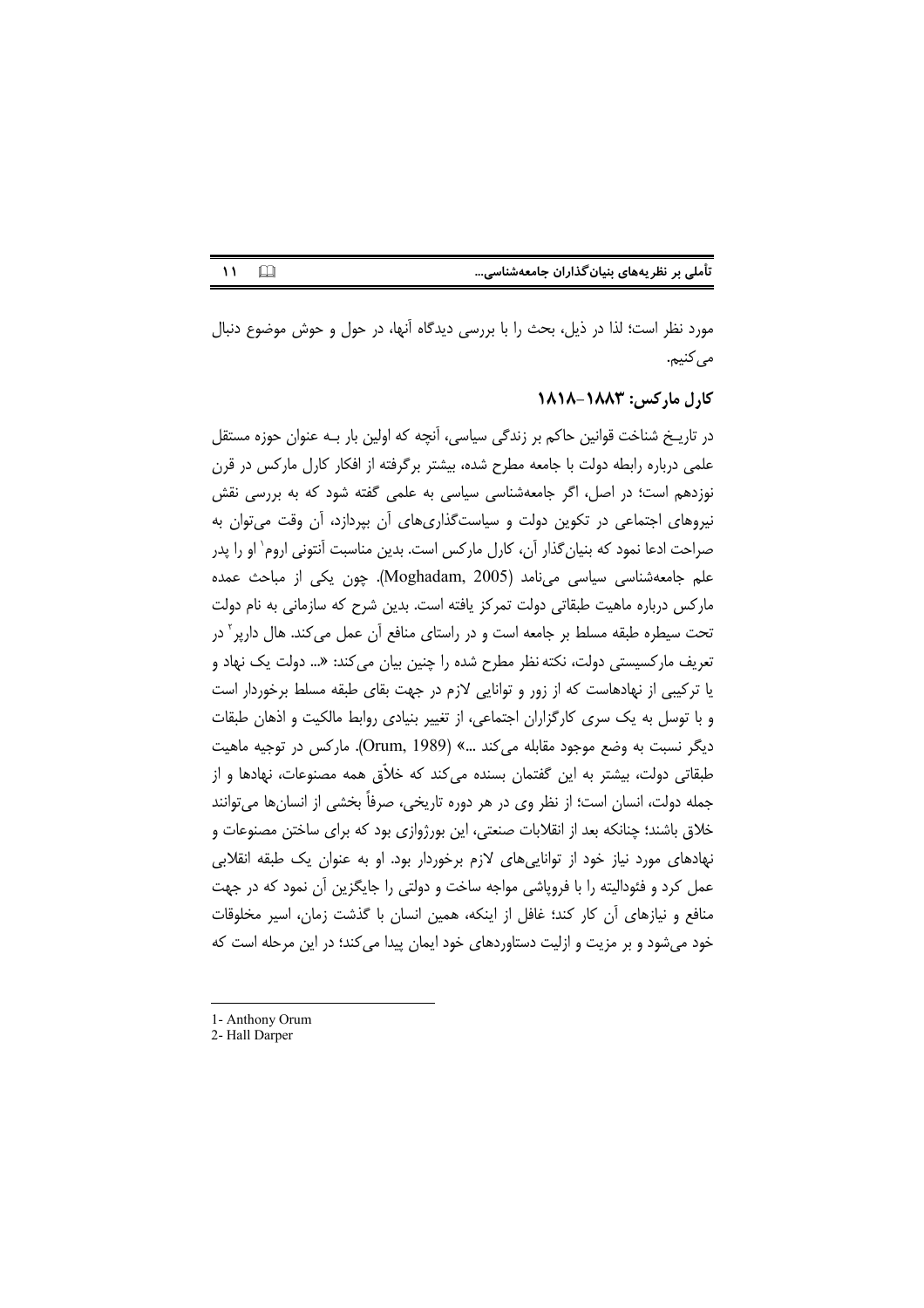| نشریهٔ دانشکدهٔ علوم انسانی و اجتماعی دانشگاه تبریز شمارههای ۳۵-۳۴ | $\Box$ $\Upsilon$ |
|--------------------------------------------------------------------|-------------------|
|--------------------------------------------------------------------|-------------------|

به قول لوكاچ` با پديده شيزدگي<sup>٬</sup> مواجه ميشود؛ بدين معنا كه روابط اجتماعي را فراتر از کنترل خود می بیند و به این باور دست می یابد که آنها کیفیت ثابت و تغییرناپذیر هستند و سرانجام در نتیجه آن، با از خود بیگانگی مواجه می شود (Draper, 1977) و این همان فرآیندی است که جامعه را به ظهور یک طبقه مبتکر و انقلابی دیگر آبستن می سازد.

با این وجـود، یک سـلسله دادههای عـینی بیانگر این واقعیت است که در زمانها و مکانهای مختلف، دولتهایی بودند که تحت کنترل هیچ یک از طبقات اجتماعی نبودند که یکی از مثال های کلاسیک و معروف آن، حکومت لوئی بنایارت" است که بعد از کودتای نظامی سال ۱۸۵۱ در فرانسه اتفاق افتاد و بعدها در ادبیات سیاسی مارکسیسم به بنایارتیسم شهرت یافت. شایان توجه است که مارکس و پیروانش دولتهای بناپارتی را یکی از شگردهای اساسی بورژوازی می دانند. داریر جایگاه کارل مارکس را در مورد پدیده یاد شده، چنین بیان می کند:

«... اگر چنانچه، پورژوازی در چارچوب نظام دموکراتیک به کنترل ناآرامی ها ٔ و لرزش های <sup>۵</sup> اجتماعی موفق نشود، أن وقت برای اینکه به عنوان یک طبقه به موجودیت خود دوام و قوام بخشد، به گونهای غیرمستقیم اقتدار سیاسی را در اختیار یک گروه توانا قرار می دهد که بتواند اداره فورماسیون اجتماعی- اقتصادی را به دست گیرد. از نظر مارکس، مثال کلاسیک آن دیکتاتوریهای نظامی دوران انقلاب ۱۸۴۸ اروپا و حکومت لوئی بناپارت است که با یک كودتا در ١۵ دسامبر سال ١٨٥١ در فرانسه اريكه قدرت را قبضه كرد...» (Lukacs, 1977).

همین طور، فردریک انگلس نیز در خصوص ماهیت دولتهای بنایارتیستی در نامه مورخه ١٣ مارس ١٨۶۶ كه به ماركس نوشته است، افكار خود را درباره آن چنين تشريح مے ,کند:

- 1- Lukacs
- 2- Reification
- 3- Louis Bonapart 4- Agitations
- 5- Shakes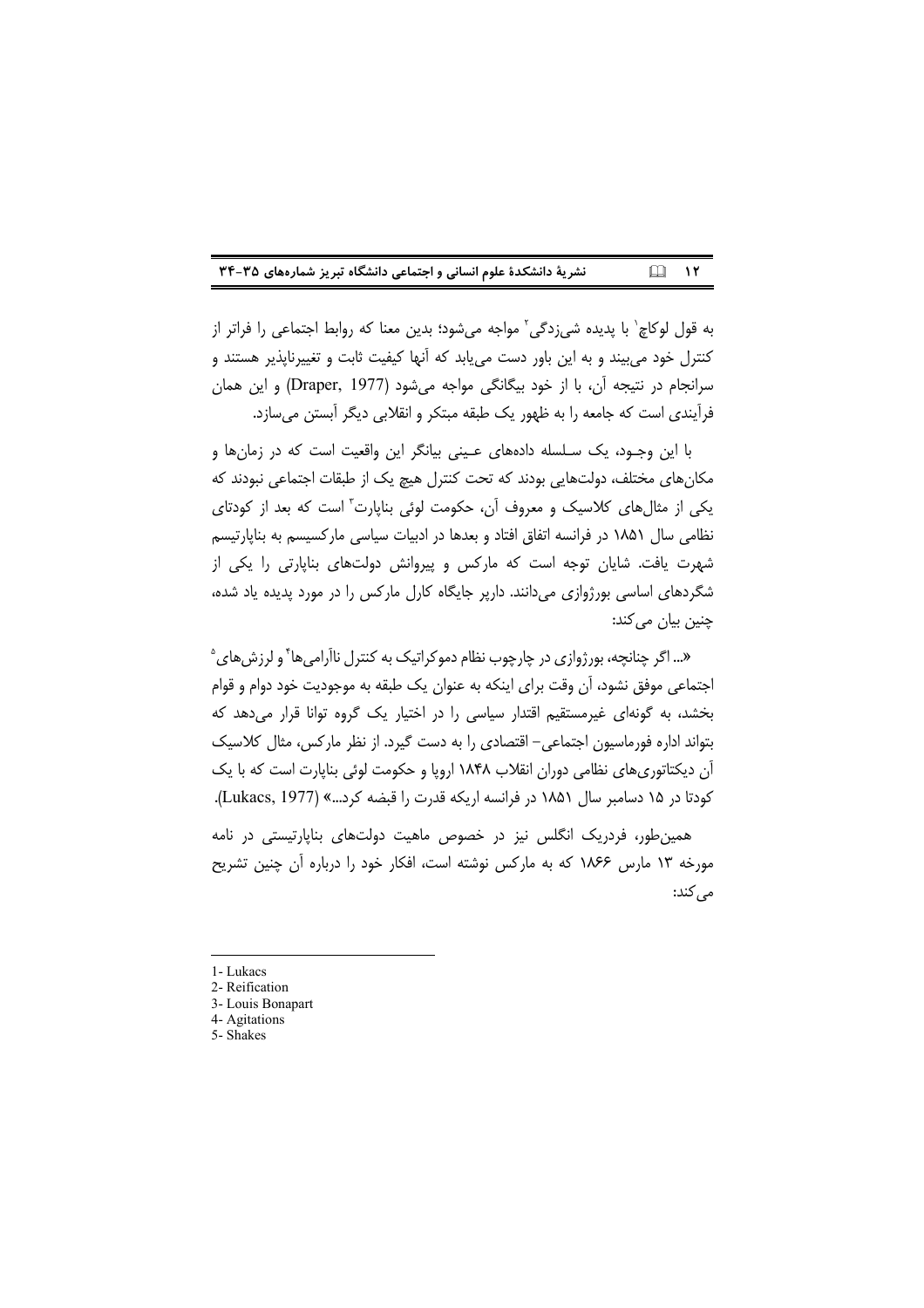| تأملی بر نظریههای بنیان گذاران جامعهشناسی |  |  |  |
|-------------------------------------------|--|--|--|
|                                           |  |  |  |

 $\mathcal{N}$  $\Box$ 

«... به هر حال بناپارتیسم مذهب واقعی، بورژوازی است؛ بهطوری که به وضوح مشاهده می کنیم، بورژوازی رفتهرفته، توانایی مستقیم کنترل فورماسیون اجتماعی– اقتصادی را از دست می،دهد و بناپارتیست به یک وضع عادی نیمهدیکتاتوری درمی آید؛ اگر چه دولت علناً در مقابل بورژوازی قرار گرفته و در اقتدار سیاسی برای آن موقعیتی قائل نشده است؛ با این همه همانند یک مدافع سر سخت مادی بورژوازی عمل می کند ...» (Polantzas, 1973).

به هر صورت در توجیه نظامهای بناپارتیستی بین صاحبنظران مارکسیستی، کم و بیش همأوایی وجود دارد که این نوع حکومتها، محصول تعادل در درگیریهای طبقاتی است که در این خصوص داریر، استدلال مارکس را چنین بیان می *کند: «...* اسرار توفیق بنایارت در سنت اسم آن نهفته است؛ زیرا وی توانست از تعادل درگیریهای طبقاتی جامعه فرانسه، بگونه گذرا به وضعیت موجود حاکم شود …» (پیشین).

در هر حال، آنچه که از دیدگاه مارکس در مورد دولت می توان برداشت نمود، ماهیت طبقاتی آن است که این خصلت در شکل بنایارتیستی نیز قابل تردید نیست. با این وضع، پرسشی که میتواند در توجیه، فرضیه این نوشته معنادار باشد، این است که اًیا طبقه اجتماعی یک مقوله بومی و یا ملی است؟ طبعاً جامعهشناسی متعارف، طبقات را در درون دولت – ملت، مورد مطالعه می کند، در مقابل در اندیشههای مارکسیستها نمی توان طبقه را بومی و یا ملی قلمداد کرد و جهانی بودن آنها ، اساس نگرشهای وی را تشکیل میدهد؛ چون او پدیده ملت را یک متغیر ذهنی میدانست و آنچه که، از نظر وی واقعیت عینی دارد، طبقات اجتماعی است و دولت، سازمان سیاسی طبقه مسلط بر جامعه است. لذا اگر ملت موجودیت عینی ندارد، از حاکمیت أن نیز نمی¤وان سخن گفت. أنکه حاکمیت دارد، طبقه است که قابـل رویت است و بـراساس پیونـدهای عینی روابط تولید تـعریف و شناسایی میشوند. از این رو، فی نفسه نه بورژوازی و نه پرولتاریا نمی توانند بومی یا ملی باشند؛ برای اینکه اصل تضاد تخاصمی` جهانشمول است؛ چنانکه هاروی بر خصیصه جهانی کاپیتالیسم اشاره می کند و مینویسد که: مارکس و انگلس در مانیفست کمونیست تصریح نمودهاند که

<sup>1-</sup> Antagonistic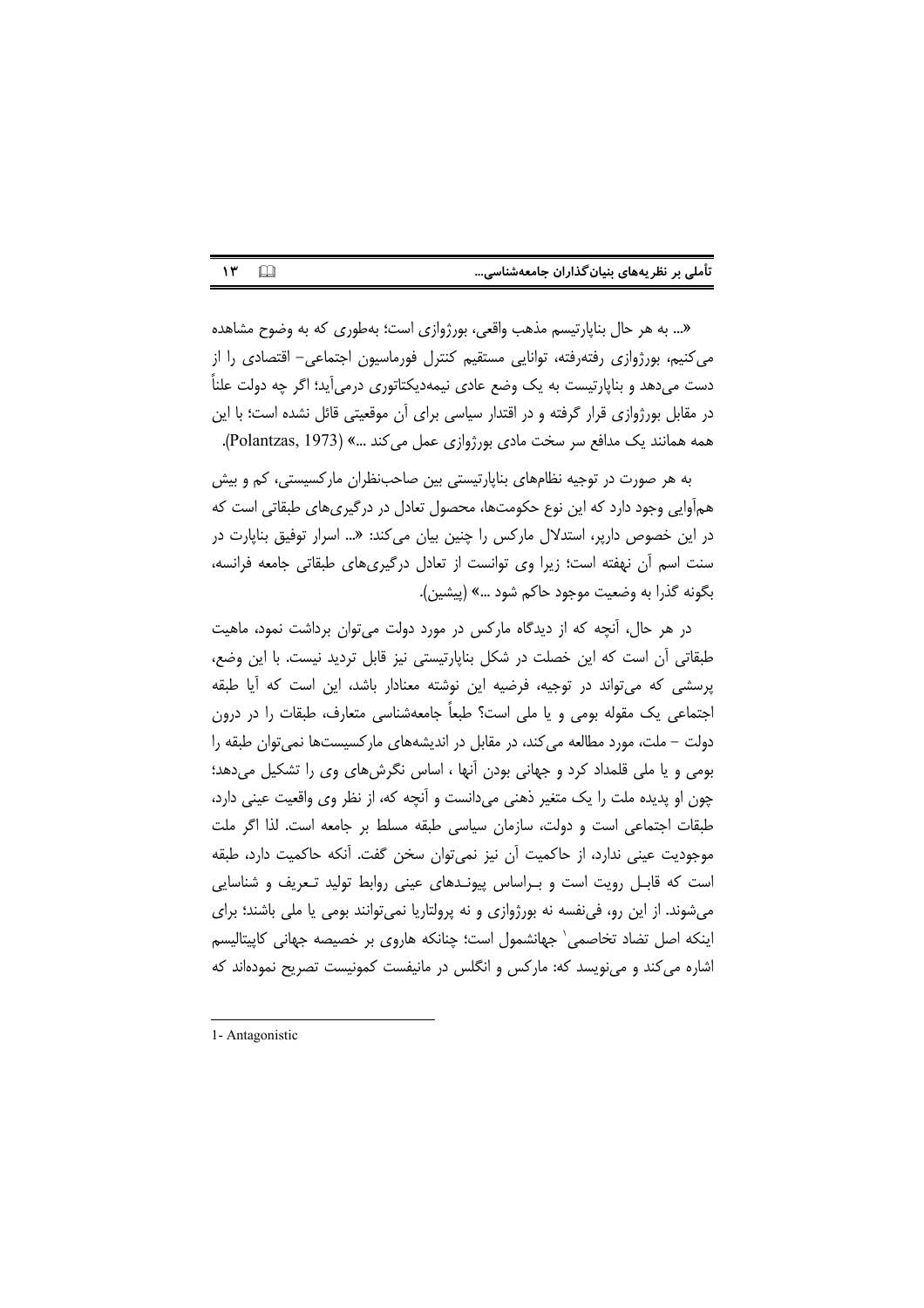| نشریهٔ دانشکدهٔ علوم انسانی و اجتماعی دانشگاه تبریز شمارههای ۳۵-۳۴ | $\Box$ $\Upsilon$ |
|--------------------------------------------------------------------|-------------------|
|--------------------------------------------------------------------|-------------------|

کاپیتالیسم نه فقط به یک بازار جهانی نیازمند است، بلکه جهت تأسیس بازار مداوم و در حال توسعه'، اقتضاء می کند که در روی کره خاکی لانه' کند و برای خود موضع گیرد (Darper, 1977). مضاف بر اين، انديشمنداني چون لنين ّ و روزا لوكزامبورگ ّ، در نظريه امیریالیسم، ابعاد جهانی کاپیتالیسم را یادآور شدند و هر دو نجات انباشت سرمایه را، در جغراقیای جهانی آن جستجو کردهاند (Harvey, 2000). از این گذشته نظریهپردازان توسعهنيافتگي، از جمله والراشتاين ؓ، رادني ؒ، آندره گوندرفرانک ؒ … و امثالهم، همگي جهان را به عنوان یک سیستم قلمداد نموده و به ابعاد جهانی توسعهنیافتگی تأکید کردهاند (پیشین). شایان ذکر است که برخی از پژوهشگران با توسل به یک سری آمار و ارقام نشان می دهند كه از يک صد کمياني بزرگ جهان، نصف آنها وابسته به هيچ دولت – ملتي نيست (پيشين). با این وضع در جهانی عمل کردن بورژوازی شکی نیست؛ آنچه که عمدتاً محلی و یا ملی عمل مـی کند، در اصل بخش دون نیروهای کار بود که بر اساس احساسات و عوامل ذهنی به اطراف خود می نگرند؛ بدین لحاظ مارکسیستها کارگران را به اتحاد جـهانی دعوت می کردند که کارولین^ پاسخ به آن را با توسل به شـکلگیری هویت جهانی پرولتاریا، در کشورهای صنعتی اروپا، بین سالهای ۱۸۷۰–۱۹۷۰، بر اساس نمودار ذیل نشان داده است؛ به طوری که مشاهده می شود در سال های ۱۹۷۰، هویت جهانی آنها در مقایسه با هویت ملي به ميزان قابل توجهي افزايش يافته است (Benson and Lioyd, 1983) لذا احتمال می رود که تصادفی نباشد که مادلسکی سرآغاز جهانی شدن سیاست را در سال های ۱۹۷۵، می بیند که با گسترش دموکراسی سیاسی به اقصاء نقاط جهان همزمان است ( Volgar .(1985)

8- Carolyn

<sup>1-</sup> Constantly Expanding Market

<sup>2-</sup> Nestle

<sup>3-</sup>Lenin

<sup>4-</sup> R.Luxemburg

<sup>5-</sup> Wallerstein

<sup>6-</sup> Radney 7- A.G.Frank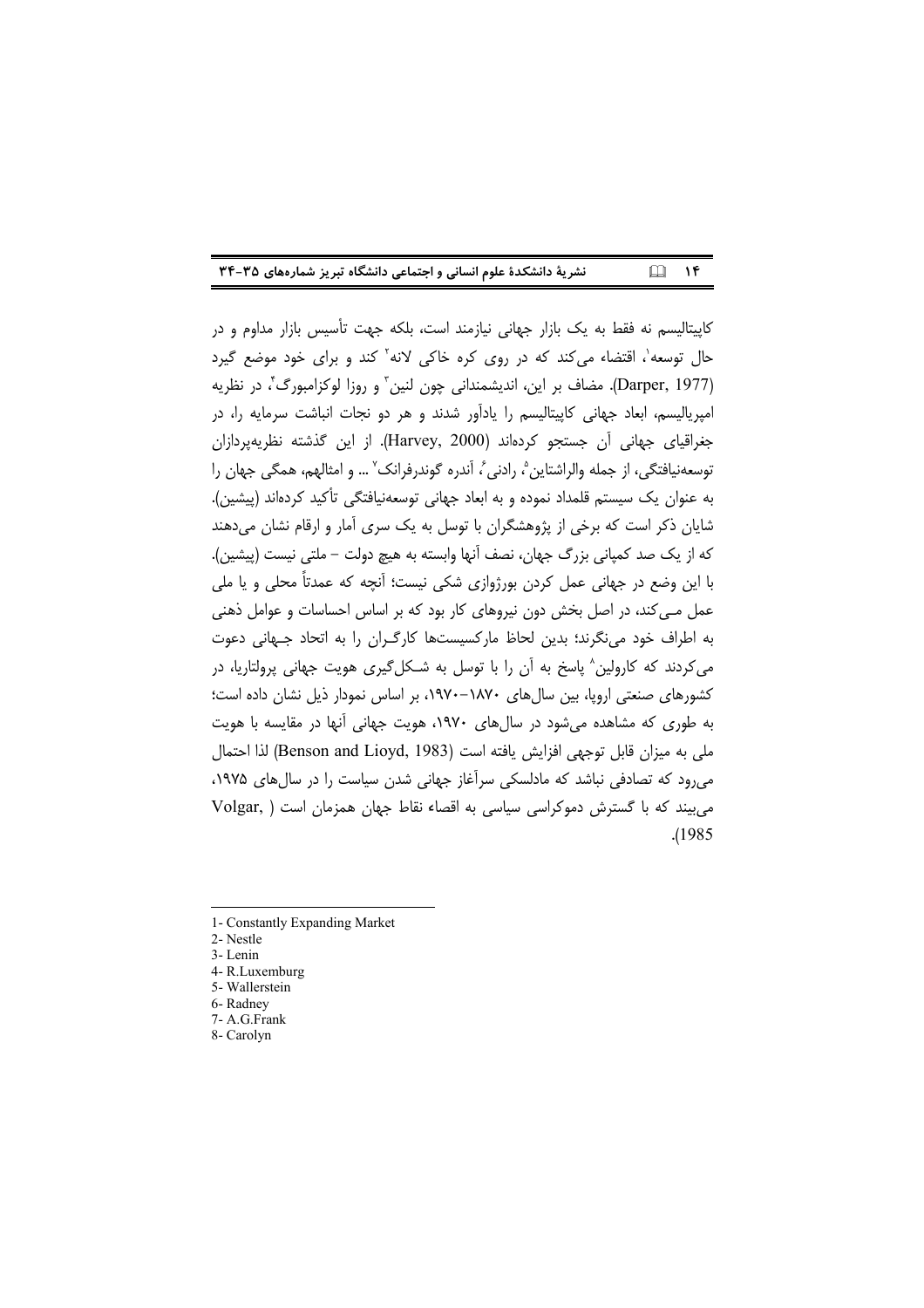|  | تأملی بر نظریههای بنیان گذاران جامعهشناسی |  |
|--|-------------------------------------------|--|
|--|-------------------------------------------|--|



#### نمودار هویت کارگران کشورهای صنعتی در سال های ۱۹۷۰

همدلی و جهانی عمل کردن طبقات دون دانست؛ چرا که اولین بار در این شهر بود که عوامل ذهني تفرقه، همانند نژاد، قوميت، مليت ... و غيره نتوانست مانع اتحاد نيروى كار در سطح جهانی شود. در این خصوص نوشتههای روگر بورباچ<sup>۲</sup> معنادار است؛ وی اذعان می کند، آنچه که در تظاهرات سیاتل حضور نداشت، اهرمهای سیاسی متعارف دولت – ملتها، یعنی احزاب بود و چنین مینویسد:

«... در آخرین روزهای هزاره دوم، سیاتل شاهد تظاهرات خونین بود که در آن کشاورزان فرانسوی، کانادایی، آمریکایی و برنجکاران کره جنوبی<sup>"</sup>، موزکاران کارائبی<sup>"</sup>، سندیکاها، کامیون داران، کارگران انترناسیونال… و گروههای مختلف در کنار هم، علیه تجارت جهانی شعار میدادند و أنها مـیگفتند که تجارت مشروع مـیخواهیم نه تجارت آزاد<sup>ه</sup> و کارگـران انترناسیونال، نـهادهای مالی و سازمانهای بین|لمللی از جـمله صندوق

- 1- Seattle
- 2- Roger, Burbach

 $10$   $\Box$ 

- 3- South Korean Rice Growers
- 4- Caribbean Banana Farmers
- 5- Fair Trade not Free Trade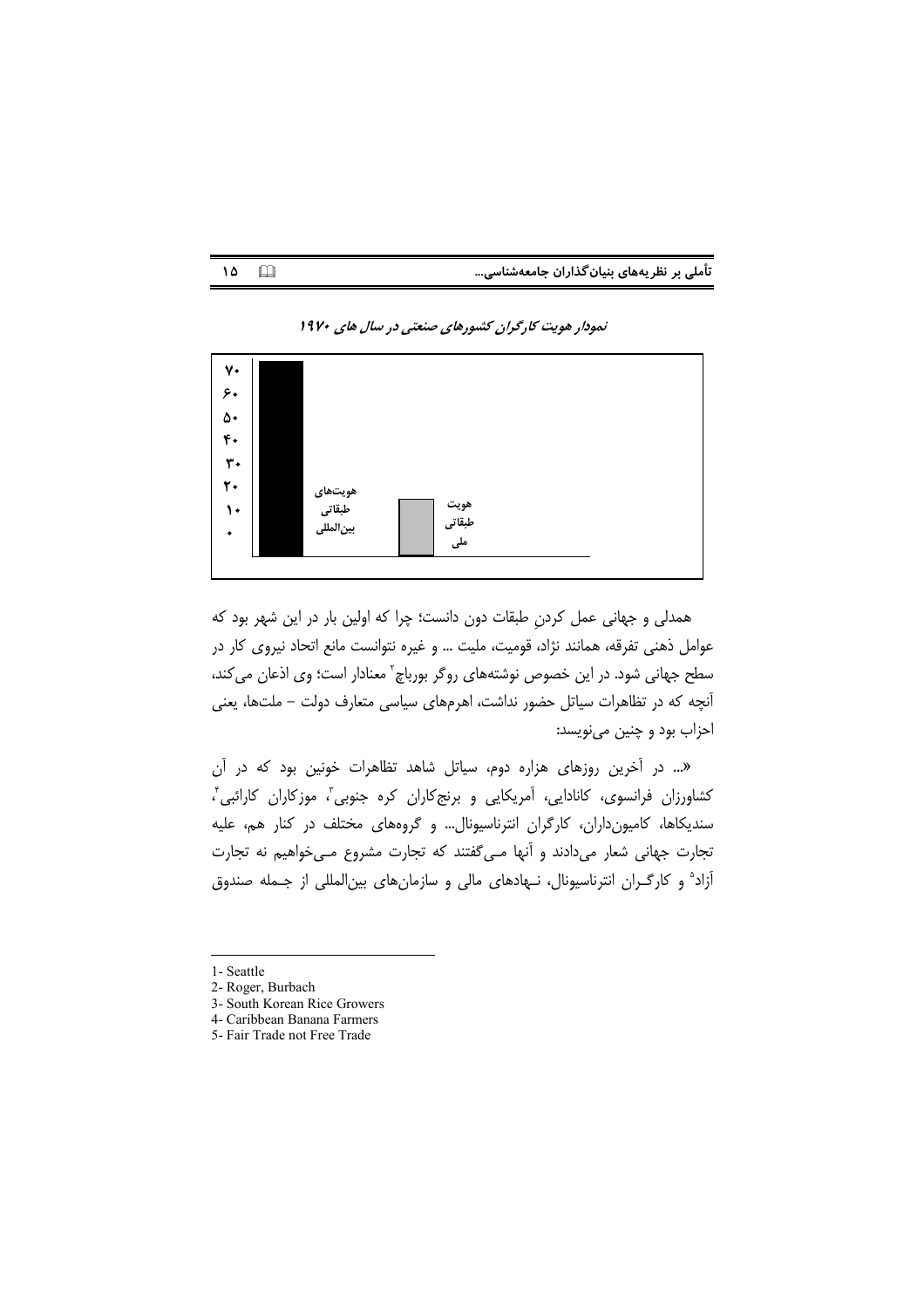#### نشریة دانشکدة علوم انسانی و اجتماعی دانشگاه تبریز شمارههای ۳۵-۳۴  $\Box$   $\sqrt{5}$

بین|لمللی پول و بانک جهانی را محکوم می کردند که به نفع سرمایهداران عمل می کنند...» .(Modleski, online)

چنانکه مشاهده می شود شعارها و صف آراییها در سیاتل در حول و حوش علیه منافع طبقه سرمايهداران محوريت يافته بود؛ لذا اگر ماهيت اجتماعي تظاهر كنندگان شهر ياد شده با توسل به شـعارهای مطرح شده و همچنین موقعیت اجتماعی آنها تحلیل محتوا گـردد، می توان به این نتیجه دست یافت که در سیاتل یک درگیری طبقاتی در سطح جهانی روی داده بود، نه مخالفت با جهانی شدن؛ این حادثه بیانگر آغاز گسترش اتحاد نیروهای کار در آن سوی مرزهاست. معترضان در تظاهرات، نهادهای مالی بین المللی را به لحاظ اینکه سیاستهای اقتصادی جهان را به نفع کاپیتالیسم رقم می;نند محکوم می کردند؛ در این باره تئودور کوهن' در بررسی خود، بر نقش جهتدهنده ایالات متحده آمریکا و انگلستان در نهادهای مالی بین|لمللی، همانند بانک جهانی و صندوق بین|لمللی پول اشاره می کند که به نظر می٫سد گمراهکننده باشد؛ به خاطر اینکه، نقش دولت – ملت هایی چون انگلستان و امریکا را نمایان میسازد؛ در مقابل اًرچر<sup>٬ ا</sup>ستدلال میکند که در ساختار هر نوع قدرت از جمله سازمان های بین المللی در تحلیل نهایی سلطه طبقاتی وجود دارد (Cohn, 2000)، لذا اگر تظاهر کنندگان در سیاتل چشم خود را متوجه نهادهای مالی و سازمانهای بین المللی نموده بودند، تردیدی نیست که بنا به دلایلی طبقاتی بود.

حال با كمى تأمل در مطالب بحث شده، مى توان قابليت پوشش دهى گفتمان ماركس را از برخی جوانب در عصر جهانی شدن سیاست مشاهده نمود؛ برای اینکه هر دو نیروی روابط تولید در فرأیند گذار به سوی جهانی شدن هستند و چالشهای أنها صراحتاً ابعاد جهانی به خود گرفتهاند که می طلبد هر دو به شگردهای خاص خود متوسل شوند که به نظر نگارنده این سطور، فعلاً این کاییتالیسم است که با بازنگری در لیبرالیسم، تلاش میکند که به حاکمیت دویست ساله خود، که به قول والراشتاین در سال ۱۷۸۹ شروع شده و در سال های ۱۹۸۹، یعنی با فرویاشی بلوک شرق، پایههای آن متزلزل گشته (Archer, 1993) استمرار

1- T. Cohn

<sup>2-</sup> Archer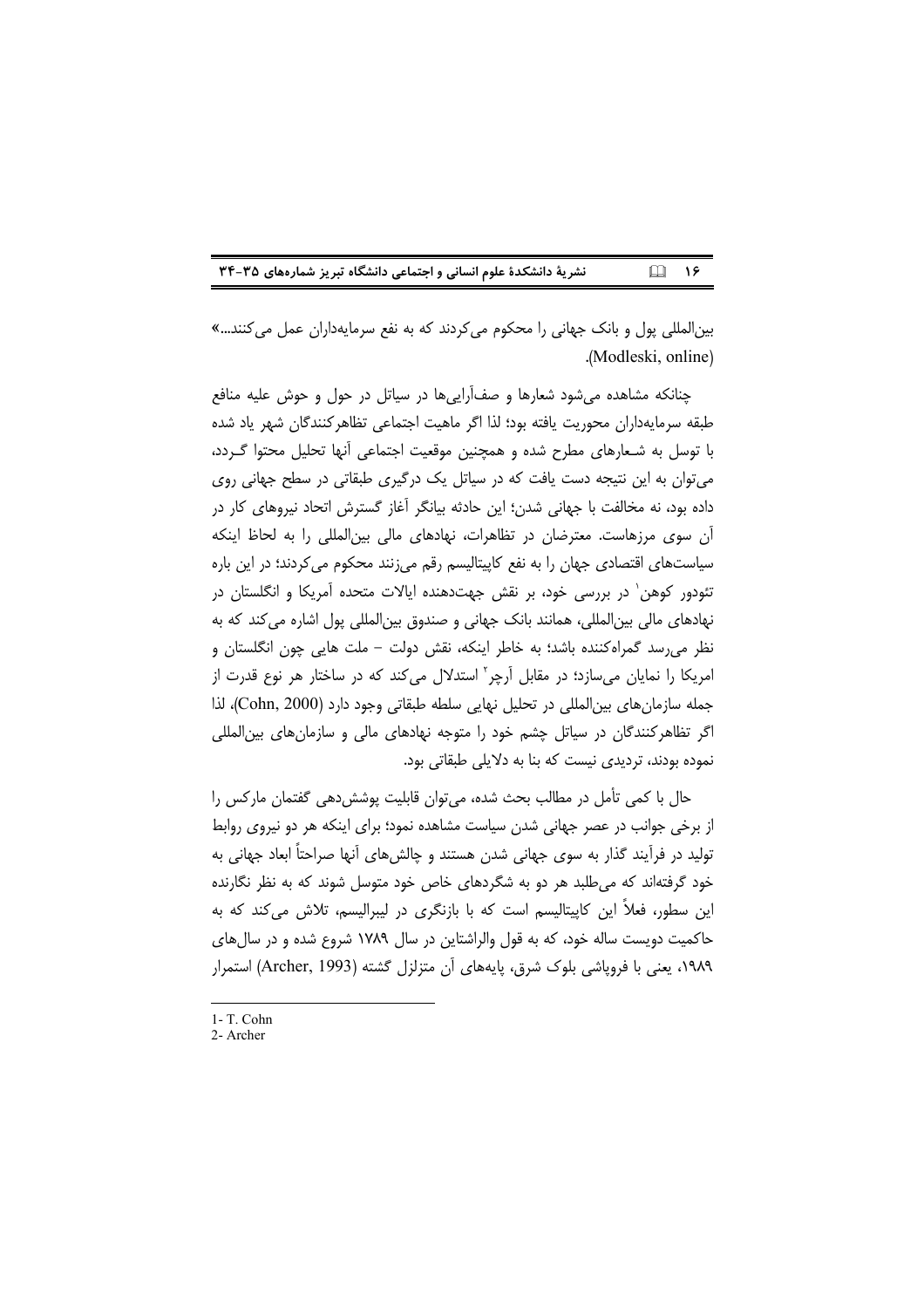| تأملی بر نظریههای بنیان گذاران جامعهشناسی |  |  |  |
|-------------------------------------------|--|--|--|
|                                           |  |  |  |

 $\Box$  $\mathbf{y}$ 

بخشد. لذا ایجاد فرصتهای سیاسی، که به موجب آن جنبشهای هویتخواهی بر مبنای قومی، نژادی، مذهبی ... و یا به اشکال نهادهای جامعه مدنی در سراسر جهان به انحای نشو و نما می کنند، بخشی از سیاستهای جهانی لیبرالیسم است؛ گرچه در مورد علل پیدا شدن فرصتهای سیاسی، تحلیل گران، تا به امروز باز و بسته بودن فضای سیاسی را ملاک قرار میدادند، ولی پژوهشهای ۲۰۰۸ به خوبی نشان میدهد که علل آن، شگردهای خود ساختار سیاسی است؛ چون در تحلیل نهایی از فرصتهای ایجاد شده، نظام حاکم و كارگزاران آن بهرهمند مي شوند (Wallerstein, 1992). بدين ترتيب اگر كشورها هرروز با مطالبات سیاسی گروههای مختلف قومی، نژادی، مذهبی … و امثالهم مواجه می شوند، بیشتر از سیاستهای جهان وطنی گرایی لیبرال` مایه می گیرند (Ramos, 2008). بنابه ادعای فلورینی آن<sup>۲</sup> با تجزیه دولتهای ملی که عمدتاً چند قومی و نژادی هستند، جای آنها را دولتهای ایالتی خواهد گرفت که از یک قوم و یا نژاد همجنس باشند و به تبع آن دولت – ملتهای موجود کوچک می شوند و توانایی خود را در حیطههای اقتصادی و اشتغال از دست می دهند که در نتیجه أن امکان حکومت جهانی بر مبنای دموکراسی که پایههای أن لیبرالیسم است، تحقق می یابد (Chandler, 2009). ذکر این نکته ضروری است که برخی در تکوین پروژه جهان وطنی گرایی لیبرالیسم بر نقش نهادهای جامعه مدنی جهانی، اشاره می کنند، اما نباید فراموش کرد که همین نهادها، به استناد اعلامیههای جهانی حقوق بشر و بويژه، بيانيه ١٩٩٢ ّ سازمان ملل، مبنى بر محترم شمردن حقوق اقليتهاى ملى، قومى، مذهبی، زبانی … (Florini, 2003) برای جنبش های هویتخواهی بسترسازی می نمایند. حال از آنجا که ایدئولوژی جهانی شدن را، لیبرالیسم هدایت می کند (OHCHR, online) كه در ریشههای آن منافع نظام اقتصادی آزاد نهفته است، لذا آنچه كه تحت عنوان جهانی شدن سیاست اتفاق می افتد، به غیر از پیشگویی مارکسیسم در تئوری امپریالیسم، تحول

<sup>1-</sup> Liberal Cosmopolitanism

<sup>2-</sup> Florini Ann

<sup>3-</sup> Declaration On The Rights Of Persons Belonging to National Or Ethnic, Religious and **Lingustic Minorities**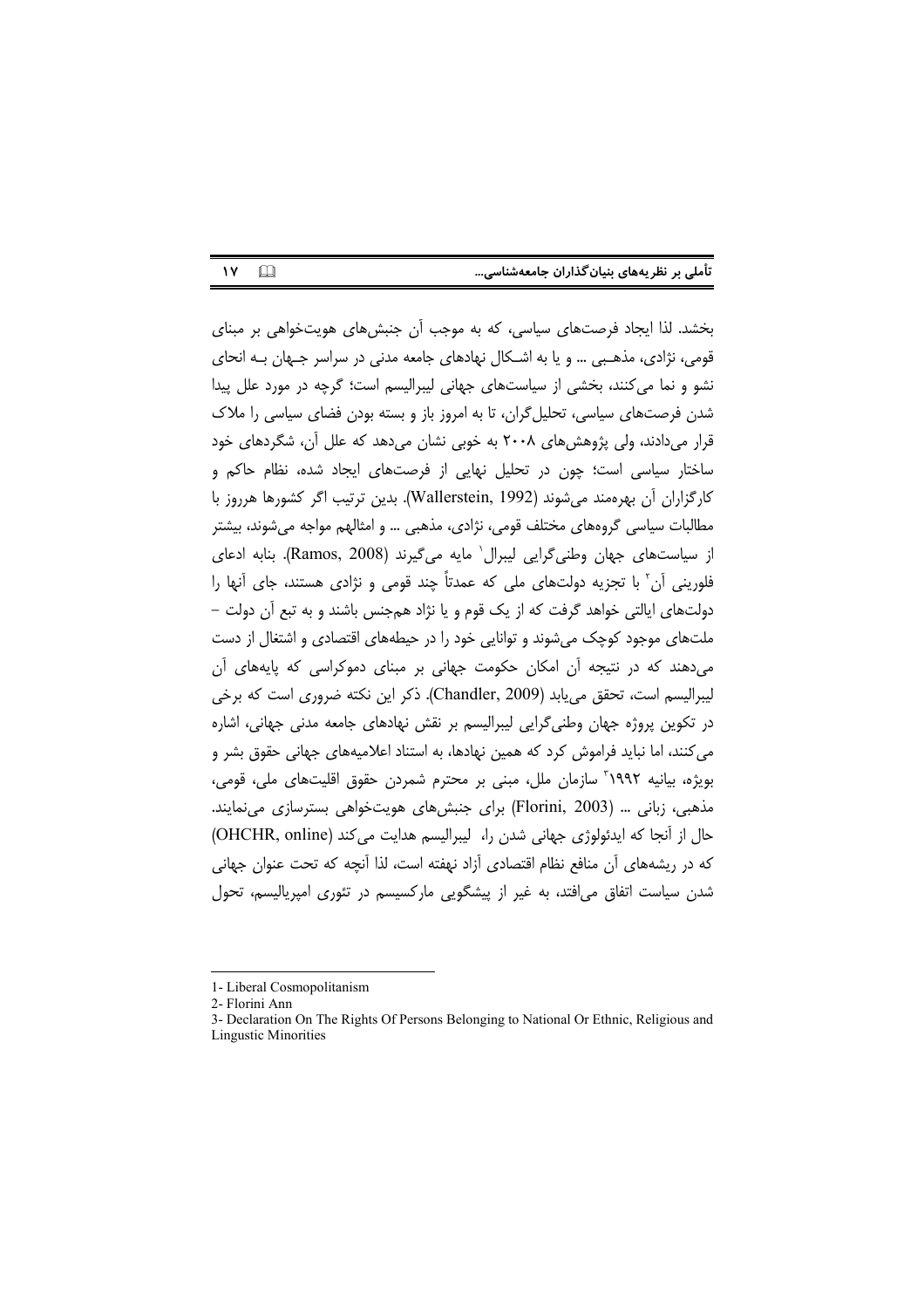نشریة دانشکدة علوم انسانی و اجتماعی دانشگاه تبریز شمارههای ۳۵-۳۴  $\Box$  18

دیگری نیست. بنابراین این جریان فکری به روشنی عصر جهانی شدن سیاست را پوشش مىدھد.

### ماكس وبر: ١٨۶٣-١٩٢٠

بررسی ها نشان میدهد که ماکس وبر بهطور مستقیم وارد عرصه جامعهشناسی سیاسی نشده است؛ بویژه در مورد رابطه دولت با طبقات اجتماعی و نقش قدرتهای مختلف در فرأیند خطمشی،ازی و تصمیمگیری، مطالعه نکرده است، صحت و سقم این چنین برداشت را می توان در این ادعای هلد<sup>י</sup> ملاحظه کرد، او می نویسد: «در آثار وبر نباید دنبال یافتن پاسخ به این سوال باشیم که چه رابطهای بین دولت و سرمایهداران است؟» برای وبر چنین سوالاتی مطرح نبود؛ وی بیشتر توجه خود را به انواع اقتدار، پایههای مشروعیت و ساختار بروکراتیک دولت معطوف نموده بود (Beliaev, online). از نظر وبر دولت مدرن، که بر اساس دولت – ملت سازمان يافـته است، شـامل ويژگىهاى بـروكراسى جديد و نـوع سلطه و مشروعیت آن است. منظور از بروکراسی نو، این است که در آن پستهای سازمانی، وظایف و اختیارات کارکنان، تابع یک سری اصول، مقررات و گزینش عقلایی است و هیچ یک از آن متغیرها، در قلمرو مالکیت خصوصی افراد ذیربط سازمانی قرار نمی گیرند؛ نه قابل فروش هستند و نه قابل انتقال به مورث. ممکن است به این دلیل ماکس وبر، بروکراسی نوین را شکل پیشرفته اقتدار عقلایی و قانونی میدانست؛ در حکومتهای غیرعقلانی همانند نظامهای اریستوکراتیک و یا در سیستمهایی که صاحبان سرمایه بهطور مستقیم نظامهای اداری را تحت کنترل خود قرار می دهند، سمتهای سازمانی به انحایی براساس ملاحظات مادي و يا معنوي در بين افراد و وابستگان توزيع مي شود (Held, 1989).

از این گذشته، وبر، معتقد است: که «دولت مدرن از یک قانونمندی درونی برخوردار است که سیر تحول آن تابع پویش مستقل خودش است». بنابراین وی به انفصال حوزههای مختلف زندگی اجتماعی و نهاد دولت معتقد است؛ به گمان، وجود بروکراسی مستقل در شوروی سابق و یا اشکال دولتهای به اصطلاح بناپارتیستی و یا نظامهای بروکراتیک

1-Held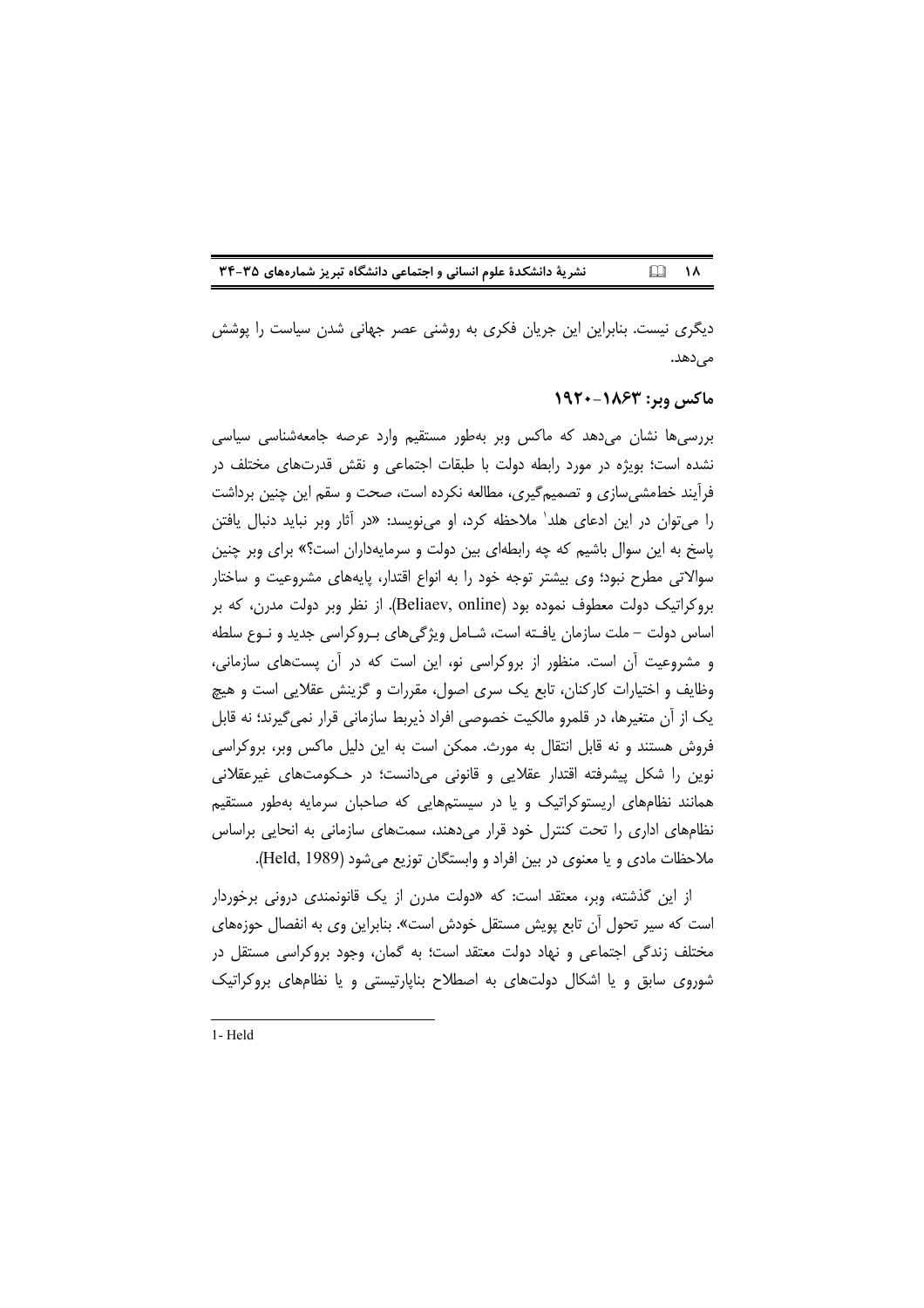| تأملی بر نظریههای بنیان گذاران جامعهشناسی |  |  |
|-------------------------------------------|--|--|
|                                           |  |  |

 $19$  $\Box$ 

جهان سومی، میتواند نگرش ماکس وبر در قبال استقلال دولت از طبقات را تقویت کند. با این وجود، استقلال دولت و بروکراسی آن از طبقات بدان معنا نیست که به هیچوجه از سوی جامعه قابل کنترل نیست؛ چنانکه، آلفرد وبر` در مقام دفاع از برادرش ماکس وبر به این نکته اشاره میکند که اگر بروکراسی را به عنوان یک نهاد مستقل اطلاق کنیم با اشتباه بزرگی مواجه خواهیم شد؛ چون در تحلیل نهایی این ساختار اجتماعی است که آن را تحت كـنترل خود قرار داده است (Albrow, 1970). حال اگر بـيذيريم كه ساختار اجتماعي فاقــد سلسلهمراتب قدرتی است، أن وقت چگونگی کنترل بروکراسی همیشه به عنوان هالهای از ابهام باقی خواهد ماند.

در هر حالت، اگر در رهیافتهای وبر، که در خصوص پدیده قدرت، ساختار دولت و رابطه اندیشهها با منافع اجتماعی مطرح نموده، تأملی داشته باشیم، می توانیم طیف کلانی از حوزههای جامعهشناسی سیاسی را در افکار وی مشاهده کنیم؛ در واقع، کارل مارکس با طرح این ادعا که بین دولت و طبقات اجتماعی رابطه دارد، توانست پیشتاز جامعهشناسی سیاسی شود. عکس أن ادعا نیز که از سوی ماکس وبر مطرح شده است، میتواند موجب شود که وی در بین پیشکسوتان این علم قرار گیرد؛ بنابراین در تحلیل نهایی، هر دو اندیشمند در تلاش بودند به طریقی جایگاه دولت را در جامعه تبیین نمایند؛ با این تفاوت که مارکس به تز رابطه طبقاتی دولت و اقتصاد، ماکس وبر بر عدم أن و انواع اقتدار سیاسی توجه قرار ک دەاند.

در سطور فوق ایدههای وبر در مطالعات جامعهشناسی سیاسی به اختصار تشریح شد. آنچه که در مباحث وی میتواند در راستای توجیه فرضیه این مقاله، یعنی در خصوص کارایی رویکرد او در عصر جهانی شدن سیاست قابل بررسی باشد، بیشتر به تعریف دولت مربوط است؛ اگر وبر به سازمانی دولت میگوید که انحصار کاربرد مشروع زور فیزیکی در یک سرزمینی معین را در اختیار داشته باشد (Marx and Engles, 1987) آن وقت محدوده نفوذ دولت را مشخص نموده که آن حدود، همان دولت – ملت، است. قابل توجه

<sup>1 -</sup> Alfred Weber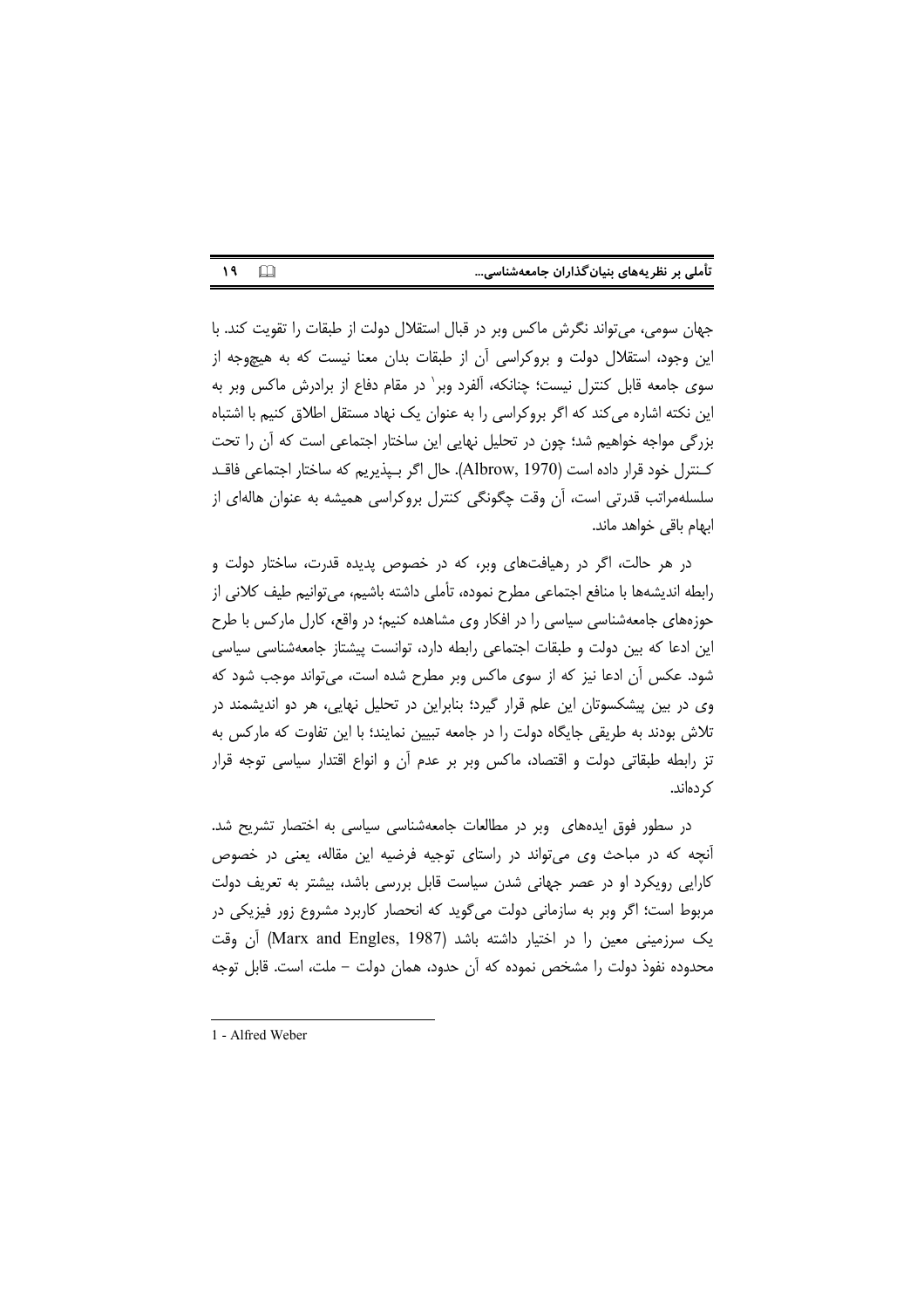|  | نشریهٔ دانشکدهٔ علوم انسانی و اجتماعی دانشگاه تبریز شمارههای ۳۵-۳۴ |  | $\Box$ $\mathsf{Y}$ |  |
|--|--------------------------------------------------------------------|--|---------------------|--|
|--|--------------------------------------------------------------------|--|---------------------|--|

است که اساسیترین سوال جامعهشناسی سیاسی در اطراف ساختار اجتماعی دولت تمرکز می یابد که صاحب نظران مورد مطالعه این نوشته مواضع مشخص را در قبال آن مطرح نمودهاند که قبلاً به آنها اشاره شد. حال با کمی تعمق در نگرش های آن دو، می توان به این نتيجه دست يافت كه نظريات ماكس وبر بنابه توجيهات ذيل، بيشتر عصر دولت – ملت را یوشش میدهد که با جهانی شدن سیاست با فقدان اعتبار رو به رو خواهد شد.

در تعریف ماکس وبر از دولت، با توجه به سخن شوارز مانتل'، می توان سه نکته رااز همدیگر منفک ساخت که یکی از آنها قلمرو جغرافیای آن است؛ چون وی گروهی را سیاسی میiامد که ادعای حاکمیت در محدوده معینی را داشته باشد. بنابراین دو عنصر دیگر دولت، یعنی قدرت کنترل و اعمال زور مشروع فیزیکی از عناصر تکمیلی آن بشمار می رود. قابل یادآوری است که کم و بیش، اکثر گروههااز قدرت کنترل و کاربرد زور مشروع فیزیکی برخوردار هستند، تنها فرقی که گروه سیاسی را از آنها متمایز می کند به ادعای حاکمیت ارضی در یک عـرصه جـغرافیای معین مـربوط است؛ ماکس وبر در این خصوص چنین مي نويسد:

«... گروه صنفی سیاسی، علاوه بر اینکه از میان وسایل گوناگون برای تحقق نظام اقتدارش از زور جسمانی استفاده می کند، دارای ویژگی نیز هست که ادعا می کند، اقتدار کارکنان اداریاش در قلمرو سرزمین لازمالابتاع است و به کمک زور از این ادعای خود دفاع می کند. هر گاه گروههای صنفی، که از زور استفاده می کنند، مدعی حاکمیت ارضی نیز باشند، اعم از اینکه گروههای مذکور اجتماعات روستایی یا حتی فقط گروههای خانواده، تجمعهای صنفی یا کارگری (مانند شوراها) به شمار می روند. باید آنها را بر اساس تعریف به همان میزان گروههای سیاسی دانست» (وبر، ۱۳۶۸).

از نظر وبر، دولت مدرن که بر اساس دولت – ملت سازمان یافته است، با دولتهای دیگر، یک رابطه رقابتی دارد و برپایه حاکمیت ملی، از حدود و ثغور خود دفاع می کند. در این اثناء ماکس وبر از سه نوع اقتدار سنتی، کاریزماتیک و بروکراتیک سخن می گوید و بر این عقیده است که اقتدار بروکراتیک، عقلانی و قانون محور است و در آن نهاد قانون-

<sup>1-</sup> Schwarzmentel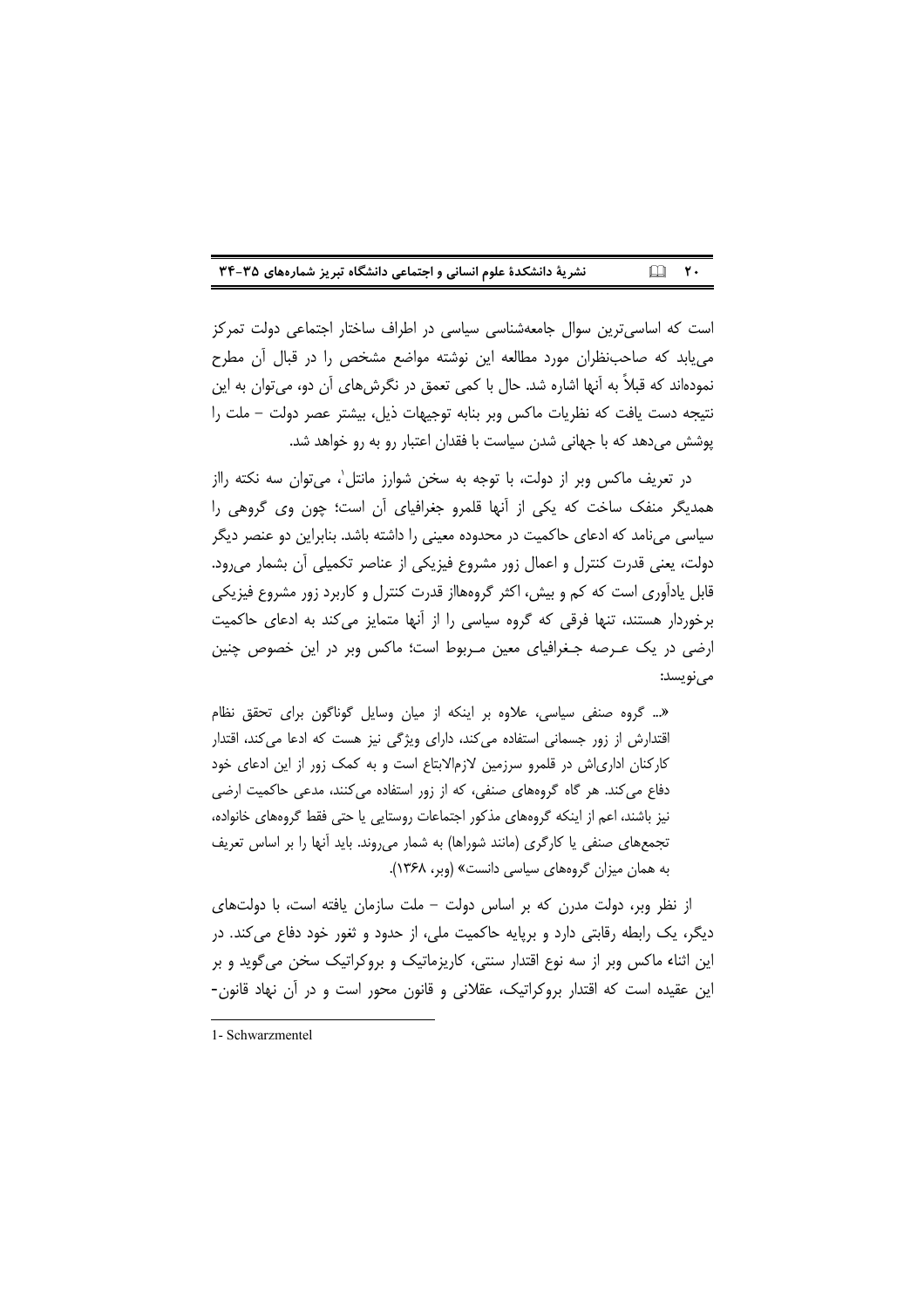| تأملی بر نظریههای بنیان گذاران جامعهشناسی |  |  |  |
|-------------------------------------------|--|--|--|
|                                           |  |  |  |

گذاری، کاربرد زور مشروع فیزیکی را صادر میکند و حاکمیت ملی نیز به وسیله آن که در ادبیات حقوق اساسی به قوه مقننه معروف است، تجلی می یابد. حال اگر حاکمیت قید شده، به انحایی تحت تأثیر عوامل فراملی قرار گیرد، آن وقت دیدگاه وی از دولت، لااقل در دوره جهانی شدن سیاست، که دامنه اختیارات دولت – ملت محدود می شود، قابل دفاع نخواهد بود. به عنوان مثال، مراجع قانون گذاری براساس حقوق بشر، به وضع قوانین مبادرت می کنند، قراین و شواهد موجود نشان میدهد که لااقل در اکثر کشورهای اتحادیه اروپا، مبادی <br ('Model" of an "Open Society") میدهد (''Our "Model" of an "Open Society که ماهیتاً دربرگیرنده طیف وسیعی از آزادیهای بشری، از جمله روابط تولید و توزیع ثروت در جامعه است که هماکنون از مطالبات اساسی نولیبرالها هستند. براساس بررسی های مارتینز'، خواست لیبرالهای جدیـد عبارتند از: ۱) استمرار قواعد بازار، ۲) قطع هـزینههای عمومی برای خدمات اجتماعی، ۳) بازنگری و تنظیم مجدد، ۴) خصوصی سازی، ۵) حذف مفاهیم کالای عمومی یا عامه (Sabine, 1961) که عمدتاً مقابله با سیاستهای دولت رفاه است که همگی أنها براساس منطق اعـتقاد به حقوق بشر نشأت مییابد. بنابراین ترجیح حقوق بشر، تناقض آشکاری با صلاحیت وضع قوانین از سوی دولت – ملتهاست.

با این اوصاف، اگر خود دولتهای ملی تحت تأثیر ویژگی های اقتصادی هزاره سوم که بروس ٔ آن را در همگرایی جهانی تولید، بازار سرمایه، تغییر اقتصاد سوسیالیسم به کایپتالیسم و خصوصی سازی گسترده خلاصه می کند (Sage, online) قرار گیرند و در جهت رفع تناقض ذكر شده عمل نماينـد أن وقت بين حـقوق موضوعه و حقوق بشر يـك رابطه سلسلهمراتبی به وجود میآید که در آن حقوق بشر بر حقوق موضوعه مقدم خواهد شد و به عبارت دیگر مجوز قانون گذاری و نوع آن را یک حقوق جهانی تعیین خواهد کرد که نتیجه آن، ههگن سازی حقوق در بین دولتهای تشکیل دهنده نظام جهانی است؛ لذا به نظر می رسد که این چنین روند پیامدهای زیر را به همراه داشته باشد:

- 1- Martinez
- 2- Bruce

٢١

 $\Box$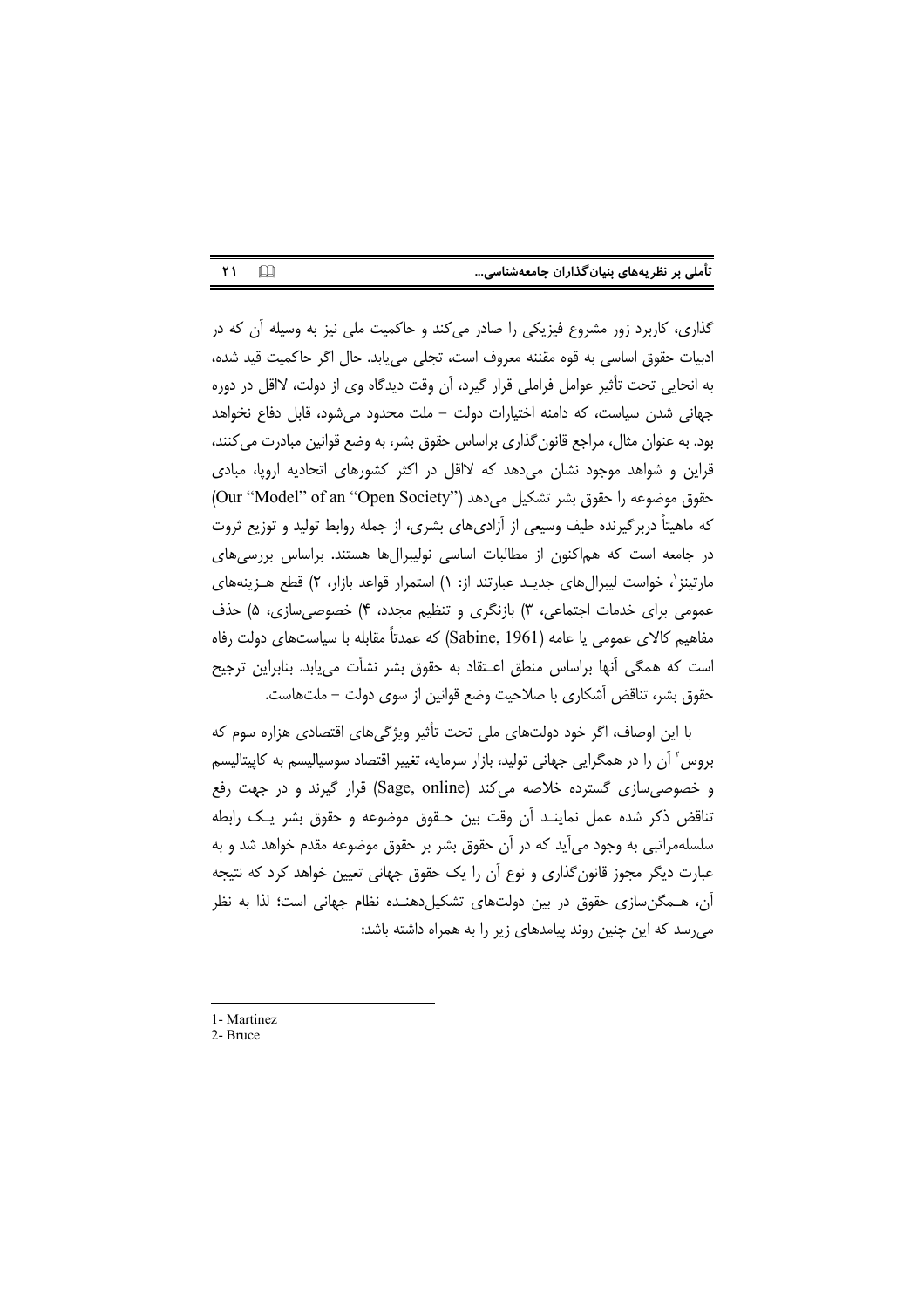| نشریهٔ دانشکدهٔ علوم انسانی و اجتماعی دانشگاه تبریز شمارههای ۳۵-۳۴ |  | $\Box$ YY |  |
|--------------------------------------------------------------------|--|-----------|--|
|--------------------------------------------------------------------|--|-----------|--|

\* اولاً، نظامِهای آموزشی در جوامع مختلف به سمت تجانس سوق می یابند، از هم اکنون شاهد تعلیم و تربیت همانند، در کشورهای OECD<sup>،</sup> هستیم که برنامه تحصیلی خودشان را براساس نیـازهای جهانـی شـدن تنظیم می کنند ( Martines & Garcia online) و مهاجرت در مجموعه کشورهای این مجموعه تابع یک سلسله، سیاستهای آزمونی هم محتوا و هم شکل است و در این خصوص کشورهای ملی، برنامههای مشابه اتخاذ می كنند (Carruthers & Uzzi, 2000). شاید از این رو جان مایر آ و دیگران استدلال می کنند که دولت – ملتها جهت گسترش فرهنگ جهانی در یک فرآیند معاشرتی قرار گرفتهاند (Edwards & Usher, 2000).

\* ثانیاً، همگن سازی حقوقی، صلاحیت دولت – ملتها را در قلمرو جغرافیای خود محدود می کند؛ چرا که اختیارات وضع قوانین آن قبلاً از سوی حقوق بشر تعریف شده است كه عواقب أن، افول صلاحيت، سياست گذاري هاي اجتماعي، اقتصادي … فرهنگي است. بدین ترتیب، دولت – ملتها، اساسی ترین کارکرد سیاسی خود را که به نظر می رسد، توزیع قدرتمندانه ارزش ها بود، از دست می دهند و بعد از این تنها صلاحیتی که می توانند داشته باشند، اجرای قوانینی است که منشأ حقوق بشری و یا جهانی دارد. بنابراین می توان نتیجه گرفت دولت های ملی در دوران جهانی شدن سیاست، کمیته اجرای قوانین خواهند شد که برخلاف گفتمان ماکس وبر نه منشأ قلمروی خاص جغرافیایی دارند و نه رابطه رقابتآمیز با دولتهای دیگر.

#### نتيجه

در انـدیشههای کارل مارکس، جهان به وسیله یـک سری شگردهای بورژوازی با مـرزبندیهای سرزمینی، سیاسی، فرهنگی... و امثالهم مواجه شده است؛ بنابراین اگر امروزه جهانی شدن میرود که این چنین تفکیک را کمرنگ سازد، تحولی است که علل و آینده آن را ابتـدا به گونه سیستماتیـک مارکس پیش،پینی نمـوده است نه ماکس وبر؛ با این حال

<sup>1-</sup> Organization for Economic Co- Operation and Development

<sup>2-</sup> John W. Meyer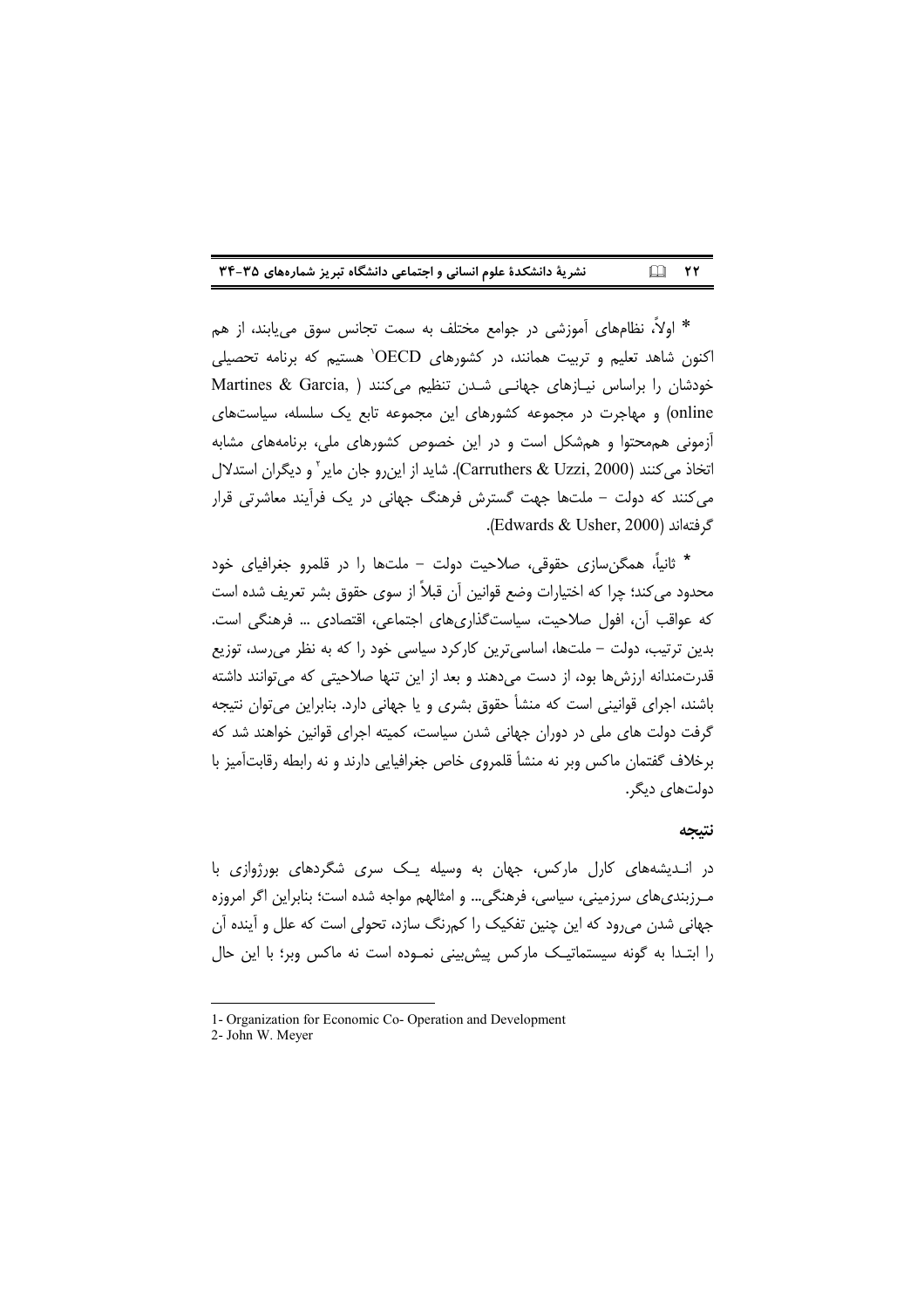| تأملی بر نظریههای بنیان گذاران جامعهشناسی |  |  |  |
|-------------------------------------------|--|--|--|
|-------------------------------------------|--|--|--|

اساسیترین مسأله «علم» شناخت قانونمندی پدیده مورد پژوهش است که از این نظر با ایدئولوژی که در راستای کتمان واقعیت عمل میکند، تعارض دارد؛ لذا از دیدگاه کارکردی، نقش ایدئولوژیکی مارکسیسم را نمیتوان انکار کرد. اما، هر تفکری که بتواند پارهای از مجهولات را معلوم سازد، استقبال از آن به نام دانش علمی ناگزیر است. بنابراین برخلاف روش تحقیق دهههای حاکمیت جنگ سرد که نگرش التقاطی، با یک انگ غیرعلمی منتفی میشد، امروزه اصل دستیابی به دادههای مورد اعتماد، اقتضاء می کند که از هر نحوهای که محقق را به علم هدایت کند، بهره گیرد و لذا اگر جهانی شدن سیاست با رهیافتهای مارکسیسم همخوانی دارد، برجسته کردن آن به نام انضباط علمی ضروری است.

 $YY \Box$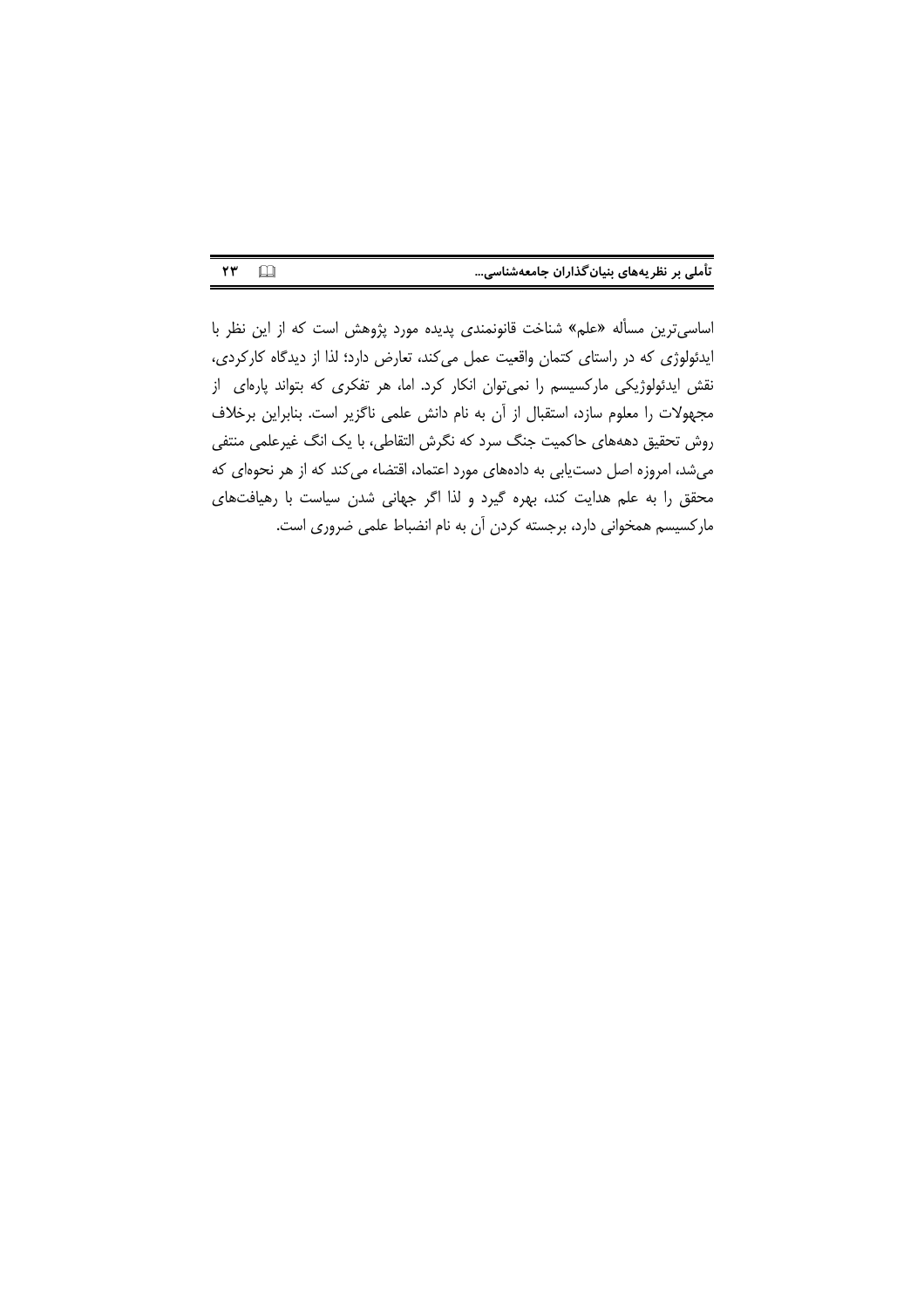**!\$#!" \$**

#### منابع

- ۱\_ وبر، ماکس (۱۳۶۸)، *مفاهیم اساسی جامعهشناسی،* چاپ دوم، مترجم، احمد صدرایی، تهران، نشر مركز، ص ١۴٢.
- ۲\_ وبر، ماکس (۱۳۸۰)، *دین، قدرت و جامعه*، مترجم، احمد تدین، تهران، انتشارات هرمس، ص  $Y - Y - Y = Y$

۳ـ وینست، آندرو (۱۳۷۱)، *نظریههای دولت*، مترجم حسین بشریه، تهران، نشر نی، ص ۱۵–۷۶.

- 4- Albrow, M.C. (1970), *Bureaucracy*, London: Macmillan, Passim.
- 5- Archer, Clive (1993), *International Organization*, Second ed. London & New York: Routledge, P. 134.
- 6- Beliaev, Mikhail, Democracy and Globalization: Sources of Discontent, <globalization.icaap.org/content/v3.1/04\_beliaev.html>.
- 7- Bilton, Tony, etal. (1996), *Introductory Sociology*, Third ed. New York: Palgrave Macmillan, PP. 313-24. 21- Benson, Ian, and John, Lioyd (1983), *New Technology and Industrial Change the Impact of the Scientific-Technical Revolution on Labour and Industry*, London: Kogan Page, Nichols Pub. Co. P. 77.
- 8- Burbach, Roger (2001), *Globalization and Postmodern Politics*, New York: Pluto, PP. 2-4.
- 9- Carruthers, Bruce G., and Brian Uzzi (2000), Economic Sociology in the New Millennium, *Contemporary Sociology,* 3rd ser. 29: 486-94.
- 10- Chandler, David (2009), Critiquing Liberal Cosmopolitanism? The Limits of the Biopolitical Approach, *International Political Sociology 3,* PP: 53-70.
- 11- Cohn, Theodore H. (2000), *Global Political Economy Theory and Practice*, New York: Longman, P.13.
- 12- Connor, Walker (1984), *National Question in Marxist-Leninist Theory and Strategy*, Princeton, N.J: Princeton, UP. PP. 32-4.
- 13- Draper, Hal. (1977), *Karl Marx's Theory of Revolution, Vol I: State and Bureaucracy*, New York & London: Monthly Review P. 251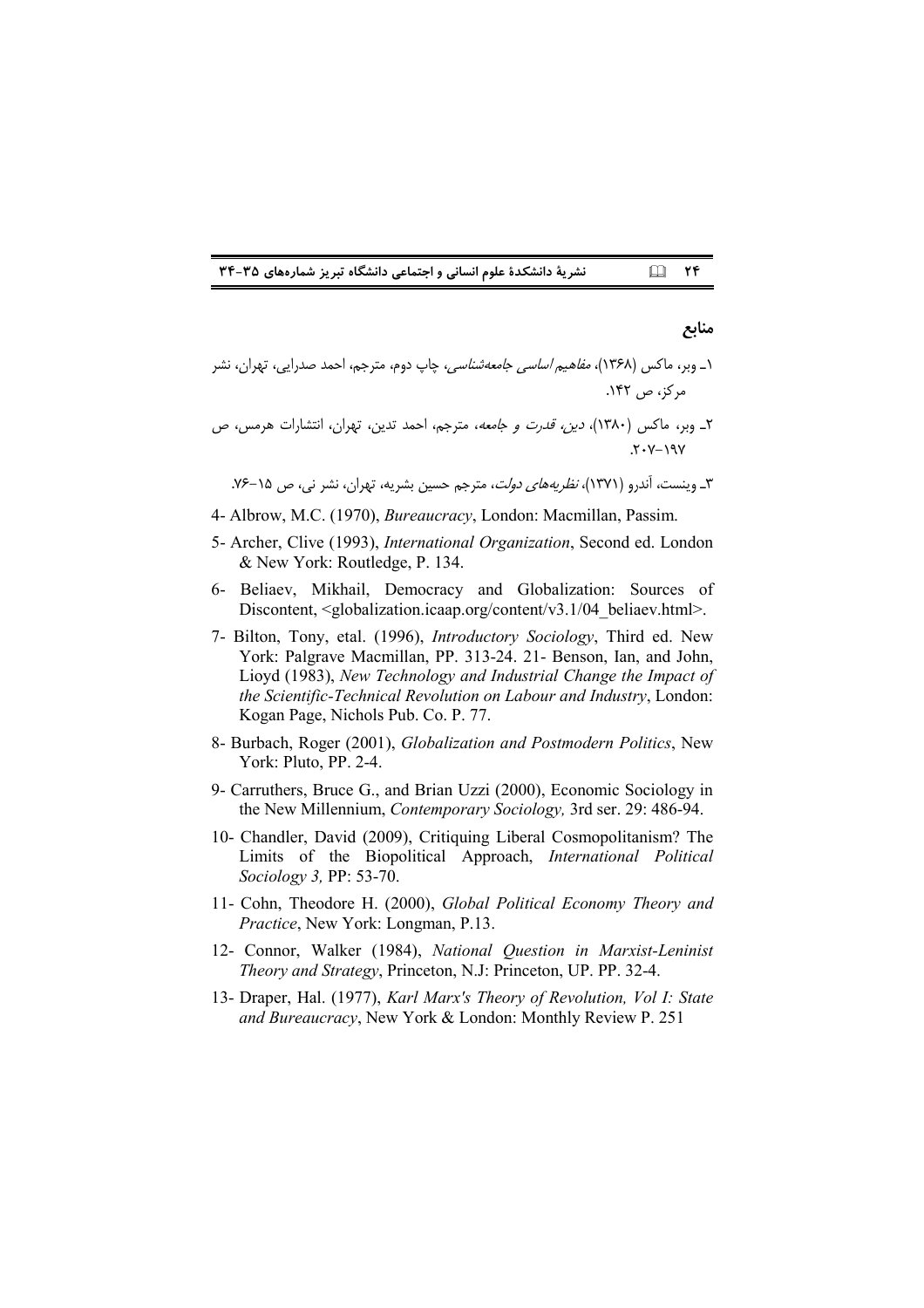#### تأملی بر نظریههای بنیان گذاران جامعهشناسی...

14- Edwards, Richard, and Robin Usher (2000), Globalization and Pedagogy Space, Place and Identity, New York: Routledge Falmer, Passim.

 $\Box$ 

٢٥

15- Florini, Ann (2003), The Coming Democracy New Rules For Running A New World, New York: Island Publication, P. 192.

<http://www.age-of-the-sage.org/framework convention.html>.

- 16- Harvey, David (2000), Globalization in Question in Globalization and Social Change, ed.by Johannes, D. Schmidt and Jacques, Hersh, Routladge, London, PP. 19-115.
- 17- Held, David (1989), Political Theory and the Modern State Essays on State, Power and Democracy, Cambridge: Polity Publication, P. 192.
- 18- Hertz H. John (1961), The Rise and Denise of Territorial State in International Politics and Foreign Policy, ed. James N. Rosenau, New York: Free Press, Pp. 80-4.
- 19- Kohn, Hans (1961), Nationalism, Its Meaning and History, Princeton, N.J.: Von Nostrand.P.17.
- 20- K. Marx and F. Engels. (1987), The Communist Manifesto, Cited, In: John Schwarzmantel, Structures of Power: An Introduction to Politics, Martin's Press, New York.P.66
- 21- Lukács, Georg. (1971), History and Class Consciousness, New York: The MIT PP.88-222
- 22- Martinez, Elizabeth, and Arnoldo Garcia, What is Neoliberalism? Corp Watch; Index. <http://www.corpwatch.org/article.php?id=376>.
- 23- McLean, Iain (1997), Concise Oxford Dictionary of Politics, Oxford: Oxford UP, P. 331.
- 24- Modelski, George, and Tessaleno Devezas, Long-Term Trend in World Politics, UW Faculty Web Serve, <http://faculty.washington.edu/modelski/PolGloGPE.htm>.
- 25- Moghadam, Valentine M. (2005), Globalizing Women Transnational Feminist Networks (Themes in Global Social Change), New York: The Johns Hopkins, UP. P. 35.